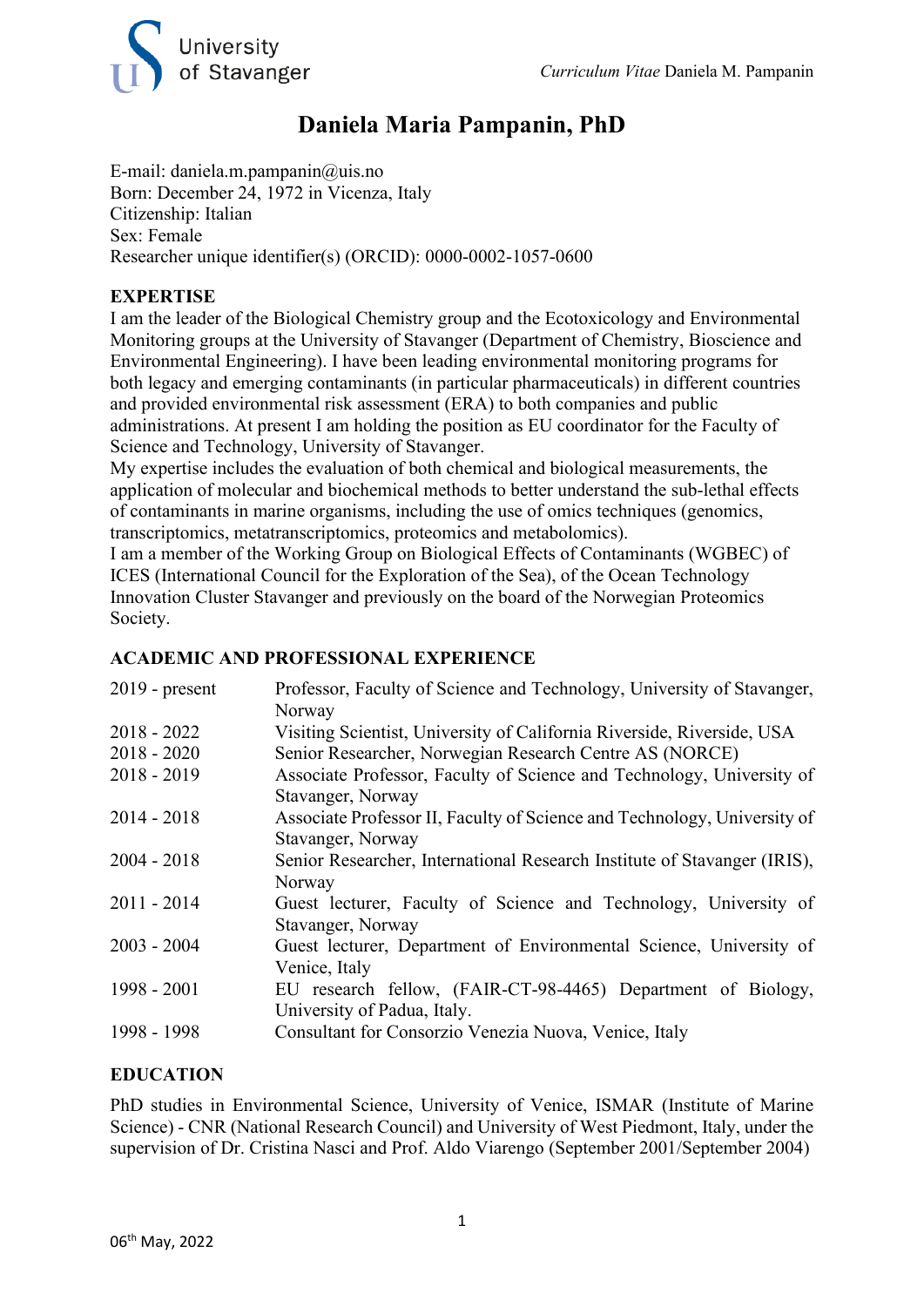## University of Stavanger

MSc (Cand.-scient) studies in biology, University of Padua, Italy, under the supervision of Prof. Paola Venier (September 1993/ November1998)

#### **PROJECT MANAGEMENT**

Project leader for the projects reported below. Tasks include research activity, general administration, accounting and project personnel management.

In addition, participation as project co-worker in more than 10 projects.

#### **Current projects**

- 1. 2022/present In vitro methods for screening novel ingredients. Funded by the Research Council of Norway. Industrial PhD grant in collaboration with Skretting Aquaculture Research Centre AS (budget 3 600 kNOK).
- 2. 2021/present PHARMASEA Presence, behavior and risk assessment of pharmaceuticals in marine ecosystems. Funded by EU JPI Ocean (Aquatic Pollutants) (budget 1 197 451 Euros)
- 3. 2021/present Nor-Bra2025 One Health perspective, a key for a sustainable future. Funded by DIKU (Norwegian Agency for International Cooperation and Quality Enhancement in Higher Education) (budget 3 000 kNOK)
- 4. 2021/present Sustainable cultivation of Dulce. Funded by The North Atlantic Cooperation (budget 4 581 kNOK)
- 5. 2021/present Establishment of a pipeline to evaluate the digestibility of new ingredients in fish feed. Plogen Program funded by Valide/UiS (budget 200 kNOK)
- 6. 2020/present Water Column Monitoring Program 2020 Environmental Monitoring of petroleum activities on the Norwegian continental shelf. Funded by The Norwegian Oil and Gas Association, budget 2 032 kNOK).
- 7. 2020/present Torske Klubben Minnesota Resident Fellowship. Scholarship aid to students wishing to study at the University of Minnesota Graduate School (budget 500 kNOK)
- 8. 2020/present INPART Nor-SA2023: Joint evaluation and mitigation of emerging contaminants risks. Funded by the Research Council of Norway (budget 4 500 kNOK). Co-project leader with Prof. Magne O. Sydnes, University of Stavanger.
- 9. 2020/present Evaluation of the fish gut microbiome. Funded by Nutreco (110 kNOK).
- 10. 2019/present Water Column Monitoring 2019: research and development. Funded by The Norwegian Oil and Gas Association, budget 400 kNOK).
- 11. 2018/present Marine Sewage Outfalls Environmental Impact Evaluation. Funded by the Research Council of Norway (budget 5 726 kNOK). Co-project leader with Prof. Magne O. Sydnes, University of Stavanger.
- 12. 2016/present Nor-Bra2020 Gearing the future generation towards a sustainable use of the environment. Funded by DIKU (Norwegian Agency for International Cooperation and Quality Enhancement in Higher Education) (budget 1 750 kNOK).

#### **Finalised projects**

- 13. 2020/2022 HEALTHY SEAWEED New sustainable foods: health benefits of seaweed consumption. Funded by the Research Council of Norway (budget 6 994 kNOK). Coproject leader with Dr. Ann Kristin Vatland, University of Stavanger.
- 14. 2018/2019 Mobility grant from University of Stavanger (50 kNOK).
- 15. 2017/2020 Water Column Monitoring Program 2017 Environmental Monitoring of petroleum activities on the Norwegian continental shelf. Funded by The Norwegian Oil and Gas Association, budget 16 321 kNOK).
- 16. 2015/2018 Biomonitoring of the Oslo fjord. Funded by Norconsult/The Norwegian Environmental Agency (budget 600 kNOK).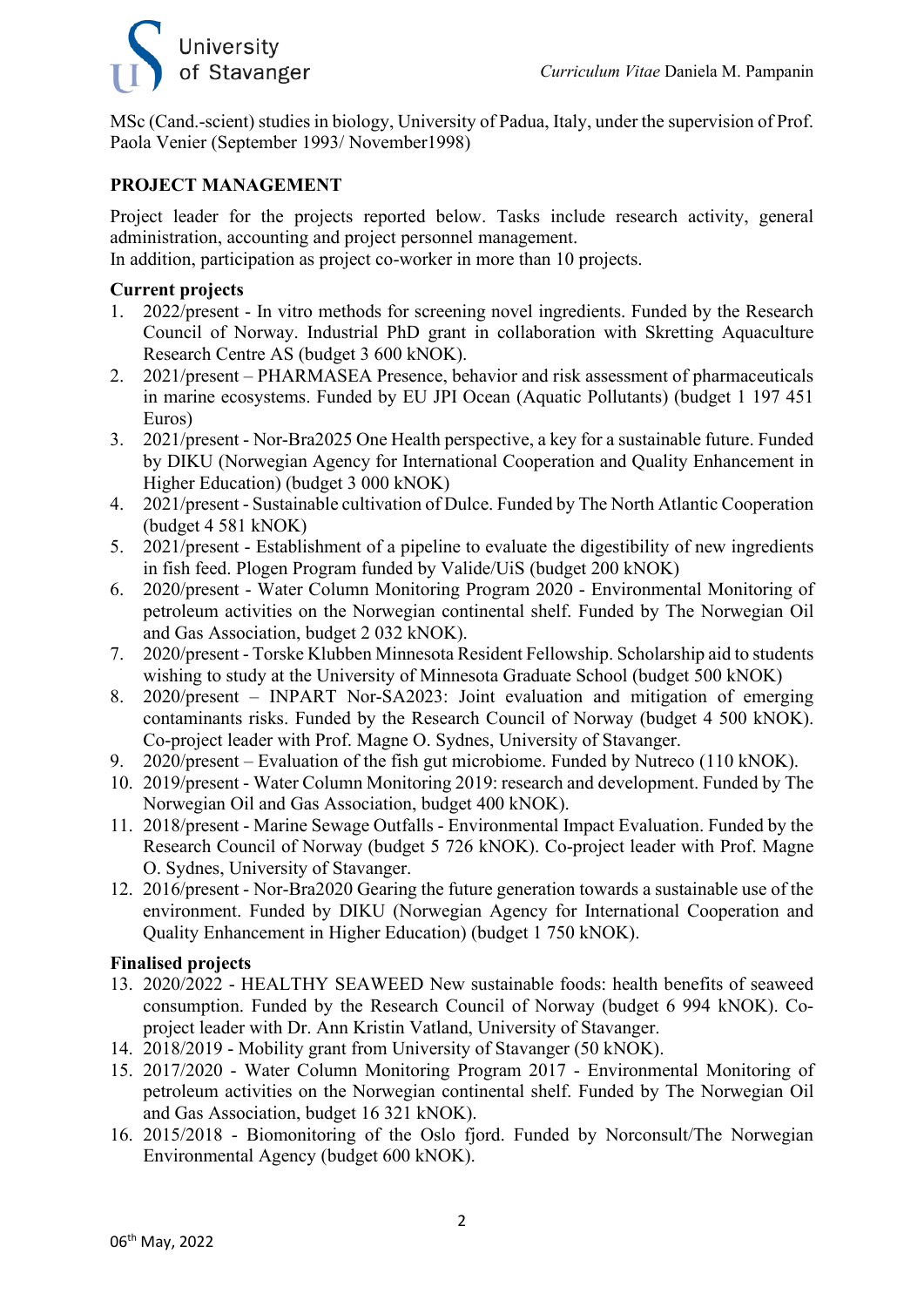

- 17. 2015 Martin Linge Field study. Biomonitoring of the Martin Linge drilling waste discharge after TCC treatment. Funded by Total E&P Norge (budget 3 087 kNOK).
- 18. 2015 Biomonitoring of the Oslo fjord. Screening and Urban fjord projects. Funded by NIVA (Norwegian Institute for Water Research)/The Norwegian Environmental Agency (budget 76 kNOK).
- 19. 2014/2015 Water Column Monitoring Program 2014 Effect study. Investigation into the potential biological effects of offshore oil and gas activity on biota living within the water column of the Norwegian sector of the North Sea. Funded by The Norwegian Oil and Gas Association (budget 1 979 kNOK).
- 20. 2014/2015 Cooperation and sharing: Environmental R&D network between Norway and Brazil. Funded by the Research Council of Norway (budget 2 000 kNOK)).
- 21. 2013/2017 Indicators for Environmental Impact of Petroleum Activities: The Next Generation of Molecular Markers (iNEXT). Funded by the Research Council of Norway (budget 9 713 kNOK).
- 22. 2013/2014 Water Column Monitoring Program 2013 Effect study. Investigation into the potential biological effects of offshore oil and gas activity on biota living within the water column of the Norwegian sector of the North Sea. Funded by The Norwegian Oil and Gas Association (budget 2 136 kNOK).
- 23. 2012/2013 Water Column Monitoring Program 2012 Effect study. Investigation into the potential biological effects of offshore oil and gas activity on biota living within the water column of the Norwegian sector of the North Sea. Funded by The Norwegian Oil and Gas Association (budget 4 077 kNOK).
- 24. 2011/2013 Gentox Haddock Statoil. Study of the genotoxic effect (DNA adduct measurement) of Produced Water and HDF200 base oil in fish. Funded by Statoil (budget 980 kNOK).
- 25. 2011 Skretting project (confidential). Funded by Skretting.
- 26. 2011 Growth trial, Ecostrong (confidential). Funded by ScanVacc/Proplant
- 27. 2006/2008 Developing an Index of the Quality of the Marine Environment (Marine Environment I.Q.) based on biomarkers: integration of pollutant effects. Funded by the Research Council of Norway (budget 2 602 kNOK)
- 28. 2006/2008 BioSea II Joint Insutry Project (JIP). Scallop exposed to Goliath dispersed crude oil. Funded by Total E&P Norge and ENI Norge.

#### **PUBLICATIONS**

- 1. Matozzo V., Ballarin L., Pampanin D.M., Marin M.G. (2001) Effects of copper and cadmium exposure on functional responses of the haemocytes in the clam *Tapes philippinarum*. Archives of Environmental Contamination and Toxicology 41, 163-170.
- 2. Pampanin D.M., Amaral A.M., Chicharo M.A., Marin M.G. (2001) Effects of anoxia on DNA, RNA and protein content in the venus clam *Chamelea gallina*. Italian journal of Biochemistry 50 (1-2), 59-61.
- 3. Pampanin D.M., Marin M.G., Ballarin L. (2002) Morphological and cytoenzymatic characterisation of haemocytes of the venus clam, *Chamelea gallina*. Diseases of Aquatic Organisms 49 (3), 227-234.
- 4. Pampanin D.M., Ballarin L., Carotenuto L., Marin M.G. (2002) Air exposure and functionality of *Chamelea gallina* haemocytes: effects on haematocrit, adhesion, phagocytosis and enzymatic contents. Comparative Biochemistry and Physiology A 131, 605-614.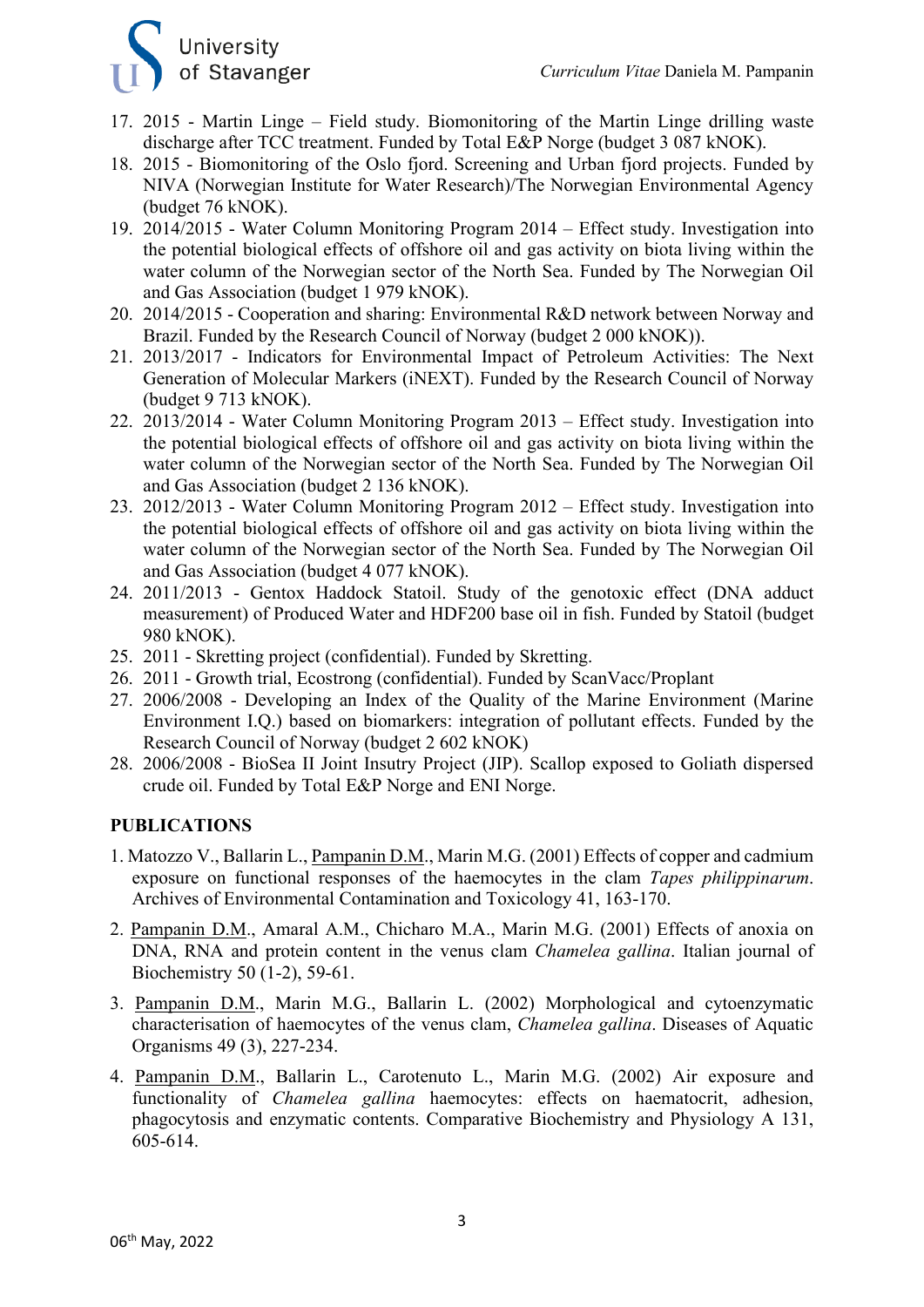

- 5. Marin M.G., Moschino V., Pampanin D.M., Nesto N., Ballarin L., Casellato S. and Da Ros L. (2003) Effects of hydraulic dredging on target species *Chamelea gallina* from the northern Adriatic Sea: physiological responses and shell damage. Journal of Marine Biology Association U.K. 83, 1281-1285.
- 6. Da Ros L:, Nesto N., Nasci C., Moschino V., Pampanin D.M., Marin M.G. (2003) Biochemical and behavioural effects of hydraulic dredging on the target species *Chamelea gallina*. Fisheries Research 64, 71–78.
- 7. Ballarin L., Pampanin D.M., Marin M.G. (2003) Mechanical disturbance affects haemocyte functionality in the Venus clam *Chamelea gallina*. Comparative Biochemistry and Physiology A, 136, 631-640.
- 8. Pampanin D.M., Marin M.G. (2003) Seasonal variation of nucleic acids and proteins in *Tapes philippinarum* collected in the lagoon of Venice. Biologia Marina Mediterranea, 10 (2), 398- 400.
- 9. Camus L., Pampanin D.M., Volpato E., Sanni S., Delaney E., Nasci C. (2004) Total oxyradical scavenging capacity responses in *Mytilus galloprovincialis* trasplanted into the Venice lagoon to measure the biological impact of anthropogenic activities. Marine Pollution Bullettin, 49, 801-808.
- 10. Pampanin D.M., Volpato E., Marangon I., Nasci C. (2005) Physiological measurements of native and transplanted mussel (*Mytilus galloprovincialis*) in the canals of Venice. Survival in air and condition index. Comparative Biochemistry and Physiology A, 140, 41-52.
- 11. Pampanin D.M., Marangon I., Volpato E., Campesan G., Da Ros L., Nasci C. (2005) Stress biomarkers and alkali-labile phosphate level in mussel (*Mytilus galloprovincialis*) collected in the urban area of Venice (Venice Lagoon, Italy). Environmental Pollution, 136, 103-107.
- 12. Pampanin D.M., Camus L., Gomiero A., Marangon I., Volpato E., Nasci C. (2005) Susceptibility to oxidative stress of mussels (*Mytilus galloprovincialis*) in the Venice Lagoon (Italy). Marine Pollution Bulletin 50, 1548-1557.
- 13. Camatti E., Pampanin D.M., Marangon I., Volpato E., Comaschi A., Socal G., Nasci C. (2006) Biomarker responses in the copepod *Acartia tonsa* of the Venice lagoon. Marine Environmental Research 62, 381-382.
- 14. Nasci C, Volpato E, Pampanin DM, Castellani C, Berton A, Delaney E, Da Ros L (2006) The grass goby, *Zosterisessor ophiocephalus*, in ecological risk assessment of the Venice Lagoon: Toward an integrated ecotoxicological approach. Marine Environmental Research 62, 367-368.
- 15. Pampanin D.M., Marangon I., Volpato E., Gomiero A., Capri F., Viarengo A., Nasci C. (2006) Estrogenic effects of 17-alpha-estradiol and 4-n-nonylphenol in sexually differentiated male and female mussels (*Mytilus galloprovincialis*). Marine Environmental Research 62, 242-243.
- 16. Pampanin D.M., Camus L., Bjørnstad A., Andersen O.K:, Gulliksen B. (2006) A proteomic study using the deep sea *Eurythenes gryllus*. How do copper, mercury and benzo(a)pyrene affect the protein expression signatures? Marine Environmental Research 62, 181-182
- 17. Provan F., Bjørnstad A., Pampanin D.M., Lyng E., Fontanillas F., Andersen O.K., Koppe W., Bamber S. (2006) Mass spectrectrometric profiling - a diagnostic tool in fish? Marine Environmental Research 62, 105-108.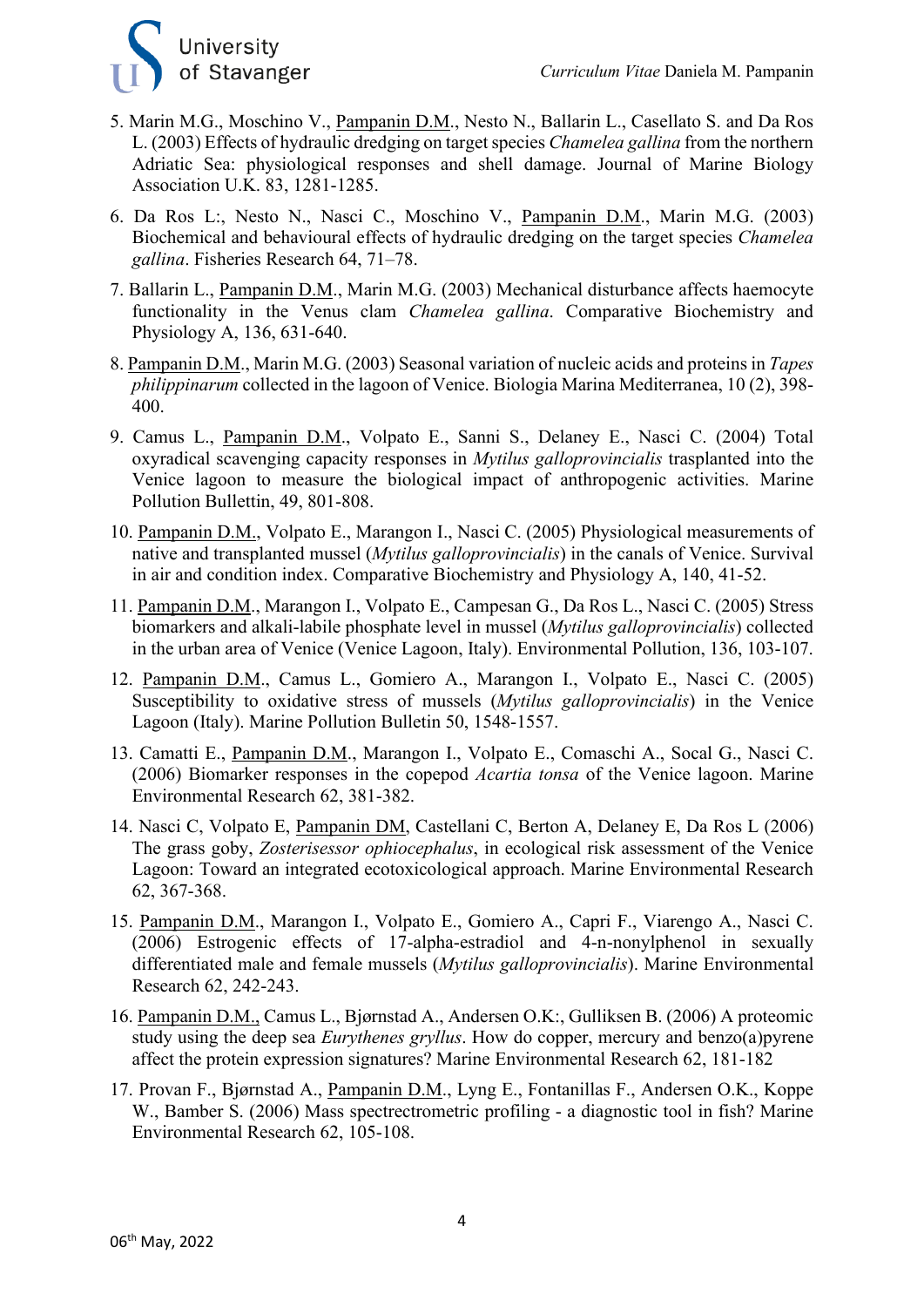

- 18. Bolognesi C., Perrone E., Roggeri P., Pampanin D.M., Sciutto A. (2006) Assessment of micronuclei induction in peripheral erythrocytes of fish exposed to xenobiotics under controlled conditions. Aquatic Toxicology 78 (suppl 1), 93-98.
- 19. Larsen B.K., Bjornstad A., Sundt R., Taban I.C., Pampanin D.M., Andersen O.K. (2006) Comparison of protein expression in plasma from nonylphenol and bisphenol A - exposed Atlantic cod (*Gadus morhua*) and turbot (*Scophthalmus maximus*) by use of SELDI-TOF. Aquatic Toxicology 78 (suppl 1), 25-33.
- 20. Gomiero A., Pampanin D.M., Bjørnstad A., Larsen B.K., Provan F., Lyng E., Andersen O.K. (2006) An ecotoxicoproteomic approach (SELDI-TOF mass spectrometry) to biomarker discovery in crab exposed to several pollutants under laboratory conditions. Aquatic Toxicology 78 (suppl 1), 34-41.
- 21. Sundt R.C., Pampanin D.M., Larsen B.K., Brede C., Herzke D., Bjornstad A., Andersen O.K. (2006) The BEEP Stavanger workshop: mesocosm exposures. Aquatic Toxicology 78 (suppl 1), 5-12.
- 22. Berge J., Johnsen G., Nilsen F. Gulliksen B., Slagstad D., Pampanin D.M. (2006) The *Mytilus edulis* population in Svalbard: how and why. Marine Ecology Progress Series 309, 305-306.
- 23. Pampanin D.M., A. Viarengo, P. Garrigue, O.K. Andersen (2006) An overview of the BEEP Stavanger workshop. Aquatic Toxicology 78 (suppl 1), 124-126.
- 24. Pampanin D.M., A. Viarengo, P. Garrigue, O.K. Andersen (2006) Background for the BEEP Stavanger workshop: biological effects on marine organisms in two common, large, laboratory experiments and in a field study. Comparison of the value (sensitivity, specificity, etc.) of core and new biomarkers. Aquatic Toxicology 78 (suppl 1), 1-4.
- 25. Viarengo A., Dondero F., Pampanin D.M., Fabbri R., Poggi E., Malizia M., Bolognesi C., Perrone E., Gollo E., Cossa G.P. (2007) A biomonitoring study assessing the residual biological effects of pollution caused by the HAVEN wreck on marine organisms in the Ligurian Sea (Italy). Archive of Environmental Contamination and Toxicology 53(4), 607- 16.
- 26. Aarab N., Pampanin D.M., Nævdal A., Øysæd K.B., Gastaldi L., Bechmann R.K. (2008) Histopathology alterations and histochemistry measurements in mussel, *Mytilus edulis* collected offshore from an aluminium smelter industry (Norway). Marine Pollution Bullettin 57(6), 569-574.
- 27. Krapp R.H., Bassinet T., Berge J., Pampanin D.M., Camus L. (2009) Antioxidant responses in the polar marine sea-ice amphipod *Gammarus wilkitzkii* to natural and experimentally increased UV levels. Aquatic Toxicology 94(1), 1-7.
- 28. Pampanin D.M., Ravagnan E., Apeland S., Aarab N., Godal B.F., Westerlund S., Hjermann D.Ø., Eftestøl T., Budka M., Gabrys B., Viarengo A., Barsiene J. (2010) The Marine Environement IQ concept. Developing an index of the quality of the marine environment based on biomarkers: integration of pollutant effects on marine organisms. Comparative Biochemistry and Physiology A 154, S51-S52.
- 29. Sundt R. C., Pampanin D.M., Grung M., Baršienė J., Ruus A. (2011) PAH body burden and biomarker responses in mussels (*Mytilus edulis*) exposed to Produced Water from a North Sea oil field: laboratory and field assessments. Marine Pollution Bullettin 62, 1498-1505.
- 30. Sundt R.C., Ruus A., Jonsson H., Skarphéðinsdóttir H., Meier S., Grung M., Pampanin D.M. (2012) Biomarker responses in Atlantic cod (*Gadus morhua*) exposed to Produced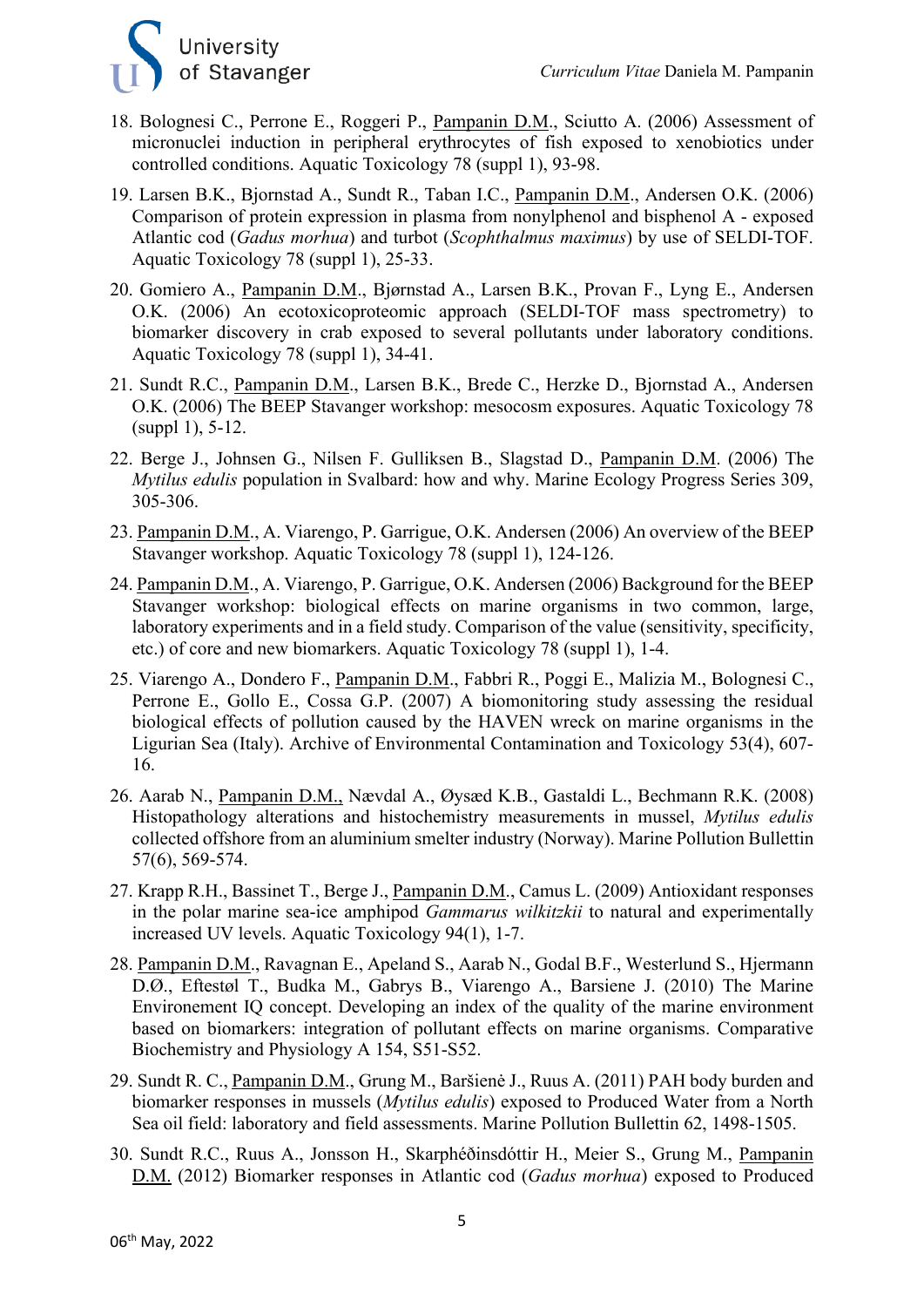

Water from a North Sea oil field: laboratory and field assessments. Marine Pollution Bullettin 64, 144-152.

- 31. Pampanin D.M., E. Larssen, F. Provan, M. Sivertsvik, P. Ruoff, M.O. Sydnes (2012) Detection of small bioactive peptides from Atlantic herring (*Clupea harengus* L.). Peptides 34, 423-426.
- 32. Bagi A, Pampanin D.M., Brakstad O.G., Kommedal R. (2013) Estimation of hydrocarbon biodegradation rates in marine environments: a critical review of the Q10 approach. Marine Environmental Research 89, 83-90.
- 33. Bagi A., Pampanin D.M., Lanzén A., Bilstad T., Kommedal R. (2013) Naphthalene biodegradation in temperate and arctic marine microcosms. Biodegradation 25(1),111-125.
- 34. Pampanin D.M., Larssen E., Øysæd K.B., Sundt R.C., Sydnes M.O. (2014). Study of the bile proteome of Atlantic cod (*Gadus morhua*): multi biological markers of exposure to polycyclic aromatic hydrocarbons. Marine Environmental Research 101, 161-168.
- 35. Pampanin D.M., Le Goff J., Skogland K., Marcucci C.K., Øysæda K.B., Lorentzen M., Jørgensen K.B., Sydnes M.O. (2016). Biological effects of PAHs and their first metabolic products in in vivo exposed Atlantic cod (*Gadus morhua*). Journal of Toxicology and Environmental Health A 79, 633-646.
- 36. Pampanin D.M., Kemppainen E.K., Skogland K., Jørgensen K.B., Sydnes M.O. (2016) Investigation of fixed wavelength fluorescence results for biliary metabolites of polycyclic aromatic hydrocarbons formed in Atlantic cod (*Gadus morhua*). Chemosphere 144, 1372- 1376.
- 37. Pampanin D.M. (2016) 5th Norwegian Environmental Toxicology Symposium: Recognizing, understanding, and minimizing the impacts of human activity. Journal of Toxicology and Environmental Health A 79, 513-514.
- 38. Drotningsvik A., Mjøs S.A., Pampanin D.M., Slizyte R., Carvajal A., Remman T., Høgøy I., Gudbrandsen O.A. (2016) Dietary fish protein hydrolysates containing bioactive motifs affect serum and adipose tissue fatty acid compositions, serum lipids, postprandial glucose regulation and growth in obese Zucker fa/fa rats. British Journal of Nutrition 116 (8), 1336- 1345.
- 39. Pampanin D.M., Bore Haarr M., Sydnes M.O. (2016) Natural peptides with antioxidant activity from Atlantic cod and Atlantic salmon residual material. International Journal of Applied Research in Natural Products 9(2), 1-8.
- 40. Pampanin D.M., Brooks S.J., Grøsvik B.E., Le Goff J., Meier S., Sydnes M.O. (2017) DNA adducts in marine fish as biological marker of genotoxicity in environmental monitoring: The way forward. Marine Environmental Research 125, 49-62.
- 41. Sanni S., Björkblom C., Jonsson H., Godal B.F., Liewenborg B., Lyng E., Pampanin D.M. (2017) I: Biomarker quantification in fish exposed to crude oil as input to species sensitivity distributions and threshold values for environmental monitoring. Marine Environmental Research 125, 10-24.
- 42. Sanni S., Lyng E., Pampanin D.M., Smit M.G.D. (2017) II. Species sensitivity distributions based on biomarkers and whole organism responses for integrated impact and risk assessment criteria. Marine Environmental Research 127, 11-23.
- 43. Sanni S., Lyng E., Pampanin D.M. (2017) III: Use of biomarkers as Risk Indicators in Environmental Risk Assessment of oil based discharges offshore. Marine Environmental Research 127, 1-10.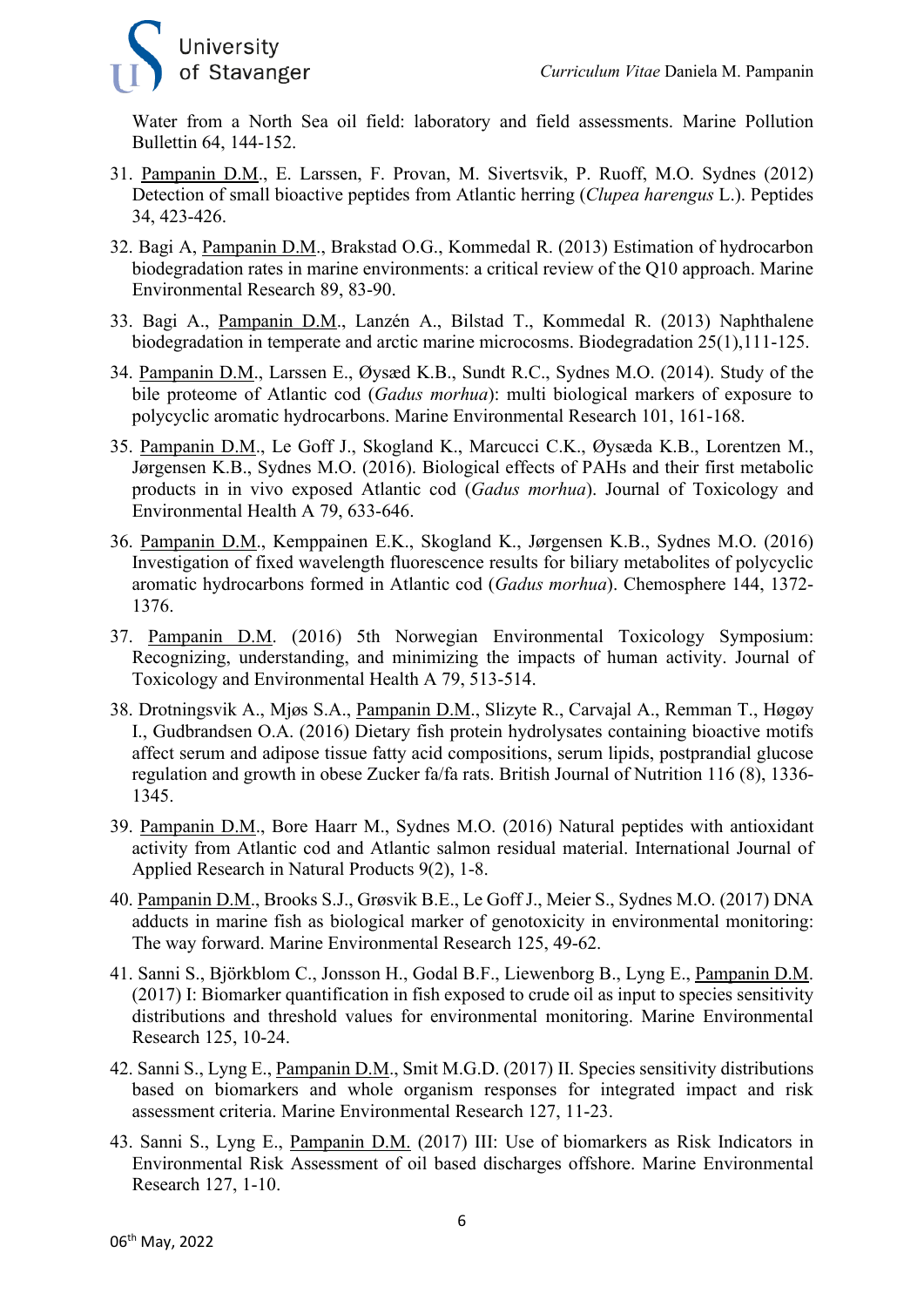

- 44. Skogland Enerstvedt K., Sydnes M.O., Pampanin D.M. (2017) Study of the plasma proteome of Atlantic cod (*Gadus morhua*): Effect of exposure to PAHs and their corresponding diols. Chemosphere, 183, 294-304.
- 45. Redmond K.J., Berry M., Pampanin D.M., Andersen O.K. (2017) Valve gape behaviour of mussels (*Mytilus edulis*) exposed to dispersed crude oil as an environmental monitoring endpoint. Marine Pollution Bullettin 117(1-2), 330-339.
- 46. Skogland Enerstvedt K., Sydnes M.O., Pampanin D.M. (2017) Identification of an albuminlike protein in plasma of Atlantic cod (*Gadus morhua*) and its biomarker potential for polycyclic aromatic hydrocarbon contamination. Heliyon 3, e00367.
- 47. Bagi A., Sannes Riiser E., Steine Molland H., Star B., Haverkamp T.H.A., Sydnes M.O., Pampanin D.M. (2018) Gastrointestinal microbial community changes in Atlantic cod (*Gadus morhua*) exposed to crude oil. BMC Microbiology, 18:25, doi.org/10.1186/s12866- 018-1171-2.
- 48. Drotningsvik A., Pampanin D.M., Slizyte R., Carvajal A., Høgøy I., Remman T., Gudbrandsen O.A. (2018) Hydrolyzed proteins from herring and salmon rest raw material contain peptide motifs with angiotensin-I converting enzyme inhibitors and resulted in lower urine concentrations of protein, cystatin C and glucose when fed to obese Zucker fa/fa rats. Nutrition Research 51, 14-21.
- 49. Drotningsvik A., Vikøren L.A., Mjøs S.A., Oterhals Å, Pampanin D., Flesland O., Gudbrandsen O.A. (2018) Water-Soluble Fish Protein Intake Led to Lower Serum and Liver Cholesterol oncentrations in Obese Zucker fa/fa Rats. Marine Drugs 16, 149, pp 12.
- 50. Sanni S., Brooks S., Lyng E., Pampanin D.M. (2018) Experience with the use of Biomarkers as Risk Indicators in Environmental Risk Assessment of oil based discharges offshore. Journal of Chemical Engineering And Bioanalytical Chemistry 2(1), 88-113.
- 51. Enerstvedt Skogland K., Sydnes M.O., Pampanin D.M. (2018) Screening for protein adducts of naphthalene and chrysene in plasma of exposed Atlantic cod (*Gadus morhua*). Chemosphere 200, 67-79.
- 52. Skogland Enerstvedt K., Sydnes M.O., Pampanin D.M. (2018) Study of the plasma proteome of Atlantic cod (*Gadus morhua*): changes due to crude oil exposure. Marine Environmental Research 138, 46-54.
- 53. R. Helland, E.K. Bjorkeng, U. Rothweiler, M.O. Sydnes, D.M. Pampanin (2019) The crystal structure of haemoglobin from Atlantic cod. Acta Crystallographica, F75, 537-542.
- 54. Walter J.M., Bagi A., Pampanin D.M. (2019). Insights into the Potential of the Atlantic Cod Gut Microbiome as Biomarker of Oil Contamination in the Marine Environment. Microorganisms 2019, 7, 209, pp 15. doi:10.3390/microorganisms7070209
- 55. Vaaland C., Pampanin D.M., Sydnes M.O. (2020). Synthesis of trans-Dihydronaphthalenediols and Evaluation of their use as Standards for PAH Metabolite Analysis in Fish Bile by GC-MS. Chemosphere, 256, 126928, pp. 8.
- 56. Ojemaye C.Y., Onwordi C.T., Pampanin D.M., Sydnes M.O., Petrik L. (2020) Presence and risk assessment of herbicides in the marine environment of Camps Bay (Cape Town, South Africa). Science of the Total Environment 738 (2020) 140346, pp. 13.
- 57. Dale K., Yadetie F., Müller M.B., Pampanin D.M., Gilabert A., Zhang X., Tairova Z., Haarr A., Lille-Langøy R., Lyche J.L., Porte C., Karlsen O.A., Goksøyr A. (2020) Proteomics and lipidomics analyses reveal modulation of lipid metabolism by perfluoroalkyl substances in liver of Atlantic cod (*Gadus morhua*). Accepted in Aquatic Toxicology 227, 105590.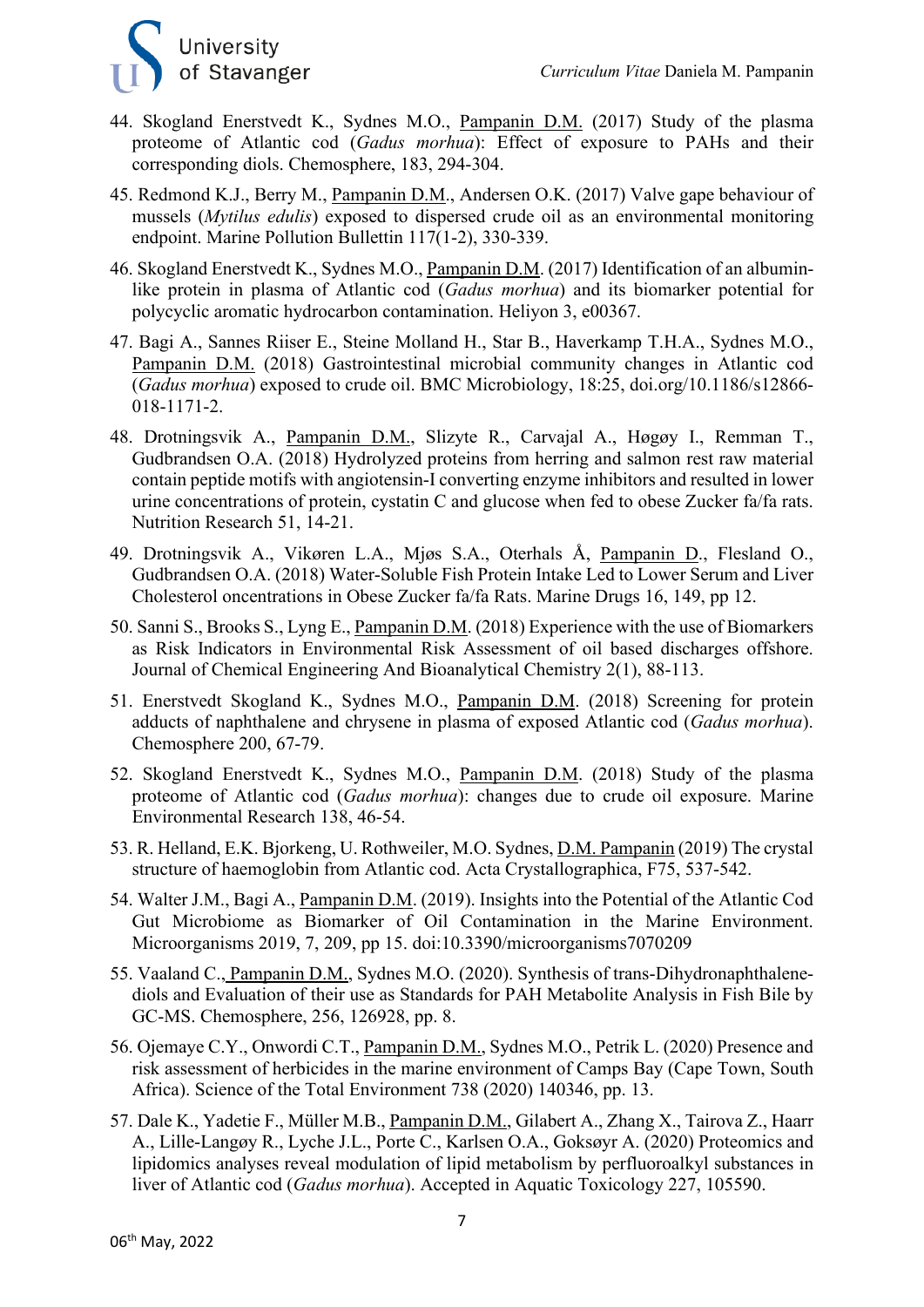

- 58. Meier S., Karlsen Ø., Le Goff J., Sørensen L., Sørhus E., Pampanin D.M., Donald C.E., Fjelldal P.G., Dunaevskaya E., Romano M., Caliani I., Casini S., Bogevik A.S., Olsvik P.A, Myers M., Grøsvik B.E. DNA damage and health effects in juvenile haddock (*Melanogrammus aeglefinus*) exposed to PAHs associated with oil-polluted sediment or produced water (2020). PLoS ONE 15(10): e0240307. https://doi.org/10.1371/journal.pone.0240307.
- 59. Pham H.H.T., Lohne H.P., Arild Ø., Pampanin D.M. (2021) Modelling of environmental fate and effects of oil leakages from abandoned wells: an environmental impact factor tool. Integrated Environmental Assessment and Management, Integrated Environmental Assessment and Management 17(3), 626–638.
- 60. Ojemaye C.Y., Onwordi C.T., Pampanin D.M., Sydnes M.O., Petrik L. (2021) Herbicides in Camps Bay (Cape Town, South Africa), supplemented. Science of The Total Environment 778, 146057.
- 61. Øfsthus Goksøyr S., Sørensen H., Grøsvik B.E., Pampanin D.M., Goksøyr A., Karlsen O.A. (2021) Toxicity assessment of urban marine sediments from Western Norway using a battery of stress-activated receptors and cell-based bioassays from fish. Environmental Toxicology and Pharmacology, 87. Available online 14 July 2021, 103704.
- 62. Lille-Langøy R., Jørgensen K.B., Goksøyr A., Pampanin D.M., Sydnes M.O., Karlsen O.A. (2021) Substituted 2- to 5- ring polycyclic aromatic compounds are potent agonists of Atlantic cod (*Gadus morhua*) aryl hydrocarbon receptors Ahr1a and Ahr2a. Environmental Science & Technologies, 55(22):15123-15135. doi: 10.1021/acs.est.1c02946.
- 63. Bizzaro G., Vatland A.K., Pampanin D.M. (2022) The One-Health approach in seaweed food production. Environmental International, 158, 106948.

#### **BOOK CHAPTERS**

1. Dabalà C., Calace N., Campostrini P., Cervelli M., Collarini F., Da Ros L., Libertini A., Marcomini A., Nasci C., Pampanin D., Petronio B.M., Pietroletti M., Pojana G., Trisolini R., Zaggia L., Zonta R. (2005) Water quality in the channels of Venice: results of a recent survey. In Flooding and Environmental Challenges for Venice and its Lagoon. State of Knowledge. C. A. Fletcher and T. Spencer Eds. Cambridge University Press, pp 617-630.

2. Pampanin D.M., Sydnes M.O. (2013) Polycyclic aromatic Hydrocarbons a constituent of Petroleum: Presence and Influence in the Aquatic Environment. In Vladimir Kutcherov, Anton Kolesnikov (eds.), Hydrocarbons, InTech, Rijeka, pp 83-118 (http://dx.doi.org/10.5772/48176).

3. Pampanin D.M. (2017) Introduction to petrogenic polycyclic aromatic hydrocarbons (PAHs) in the aquatic environment. In Daniela M. Pampanin, Magne O. Sydnes (eds.), Petrogenic Polycyclic Aromatic Hydrocarbons in the Aquatic Environment: Analysis, Synthesis, Toxicity and Environmental Impact, Betham Science Publishers, Sharjah, pp 3-17.

4. Pampanin D.M. (2017) The presence of petrogenic PAHs in the aquatic environment monitoring studies. In Daniela M. Pampanin, Magne O. Sydnes (eds.), Petrogenic Polycyclic Aromatic Hydrocarbons in the Aquatic Environment: Analysis, Synthesis, Toxicity and Environmental Impact, Betham Science Publishers, Sharjah, pp 18-49.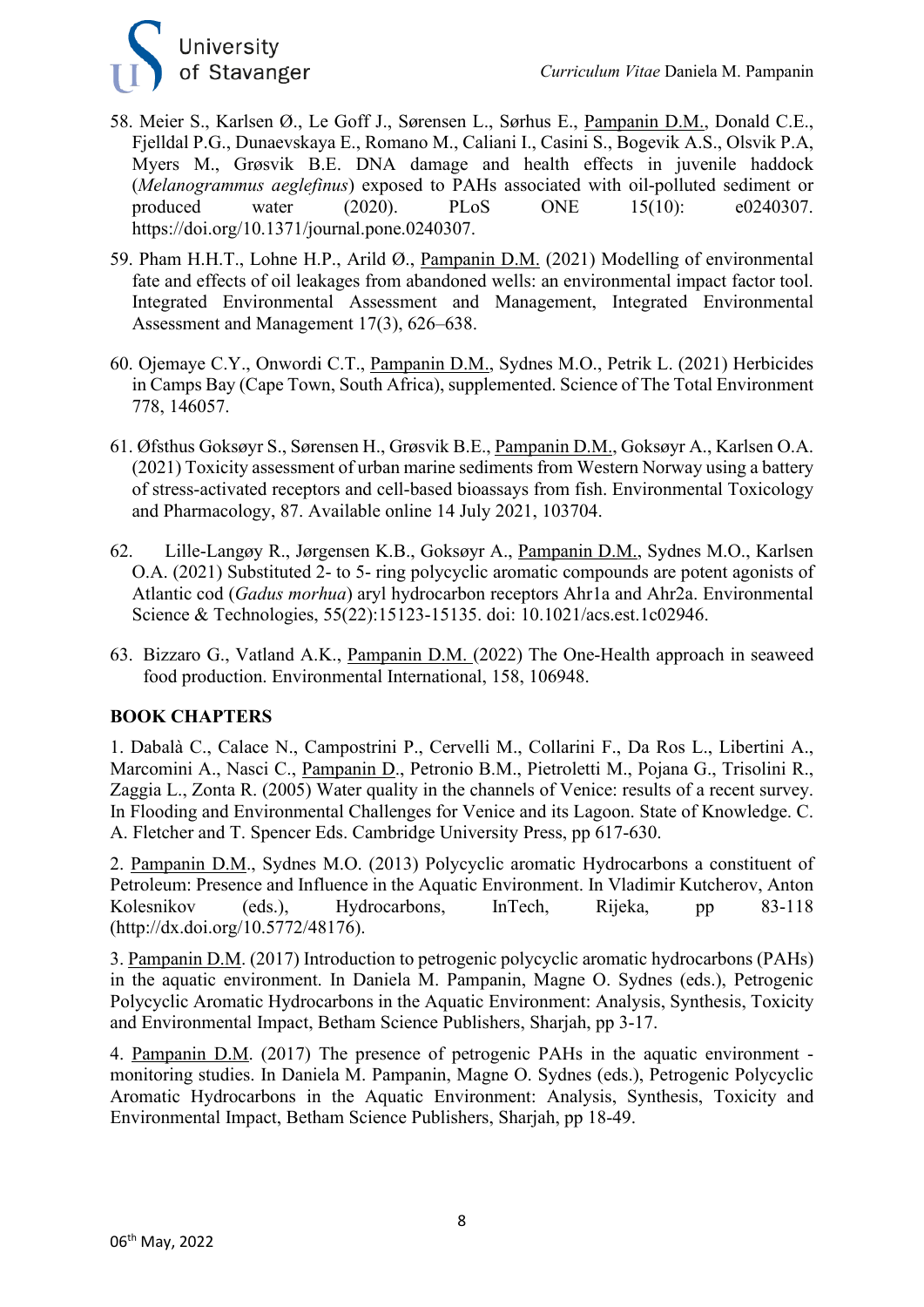

5. Pampanin D.M., Schlenk D. (2019) Polycyclic Aromatic Hydrocarbons: Ecotoxicity in the aquatic environment and human health consequences In: Environmental Toxicology, JPF D'Mello (Editor), CABI editor, pp 19.

#### **EDITED BOOKS**

Pampanin D.M., Sydnes M.O. - Petrogenic Polycyclic Aromatic Hydrocarbons in the Aquatic Environment: Analysis, Synthesis, Toxicity and Environmental Impact, Betham Science Publishers, Sharjah, 2017.

#### **CONFERENCE CONTRIBUTIONS (presentations and posters)**

- 1. Venier P., Pampanin D.M., Libertini A. Overall evaluation of genetic damage in native and transplanted mussels of the Venice lagoon (Italy).  $28<sup>th</sup>$  Annual Meeting European Environmental Mutagen Society (EEMS) (1998).
- 2. Venier P., Zampieron C., Pampanin D.M. DNA adducts and micronuclei in Mytilus galloprovincialis: laboratory and field studies. 8th Society of Environmental Toxicology and Chemistry meeting (SETAC) Europe (1998).
- 3. Venier P., Zampieron C., Pinna A., Pampanin D.M. Detection of genetic damage in mussels and fish: laboratory and field studies.  $8<sup>th</sup>$  Society of Environmental Toxicology and Chemistry meeting (SETAC) Europe (1998).
- 4. Zampieron C., Pampanin D., Venier P. What induces DNA adducts in mussels living in PAH-polluted sites? VI Annual Congress, Italian Society of Environmental Mutagenesis (1998)
- 5. Pampanin D.M., Carotenuto L., Ballarin L., Marin M.G. Effects of anoxia on functionality of *Chamelea gallina* haemocytes. 21st European Society for Comparative Biochemistry and Physiology (ESCPB) (2000).
- 6. Pampanin D.M. Effects of anoxia on DNA, RNA and protein content in the venus clam *Chamelea gallina*. Lecture at the Italian Society of Biochemistry and Molecular Biology Symposium, Cesenatico, Italy (2001)
- 7. Pampanin D.M., Ballarin L, Carotenuto L., Marin M.G. Effects of copper (II) exposure on DNA, RNA and protein content in the venus clam *Chamelea gallina*. 11th MESAEP (Mediterranean Scientific Association of Environmental Protection) & SECOTOX (Society of Ecotoxicology and Environmental Safety) (2001).
- 8. Marin M.G., Moschino V., Pampanin D.M., Nesto N., Deppieri M., Carotenuto L., Ballarin L., Nasci C., Casellato S., Da Ros L. - First attempts in evaluating the effects of hydraulic dredging on the target species *Chamelea gallina*: physiological responses and shell damage. 36th European Marine Biology Symposium (EMBS) (2001).
- 9. Da Ros L., Nesto N., Nasci C., Moschino V., Pampanin D.M., Marin M.G First attempts in evaluating the effects of hydraulic dredging on the target species *Chamelea gallina*: biochemical and behavioural responses.  $36<sup>th</sup>$  European Marine Biology Symposium (EMBS) (2001).
- 10.Mozzone S., Caprì F., Pons G., Fabbri R., Pampanin D.M., Viarengo A. Evaluation of the physiological status of *Chamelea gallina* using biomarkers. SETAC Europe (2002).
- 11.Da Ros L., Pampanin D.M., Nasci C. Environmental stress effects in clam, Chamelea gallina, from Adriatic Sea, Italy. 12<sup>th</sup> Society of Environmental Toxicology and Chemistry meeting (SETAC) Europe (2002).
- 12. Pampanin D.M. Mussel proteome project: effect of cadmium on mussel (Mytilus galloprovincialis), study of sub-cellular fractions. Lecture at the  $22<sup>nd</sup>$  Annual Conference of the European Society for Comparative Physiology and Biochemistry (ESCPB), Alessandria Italy (2003)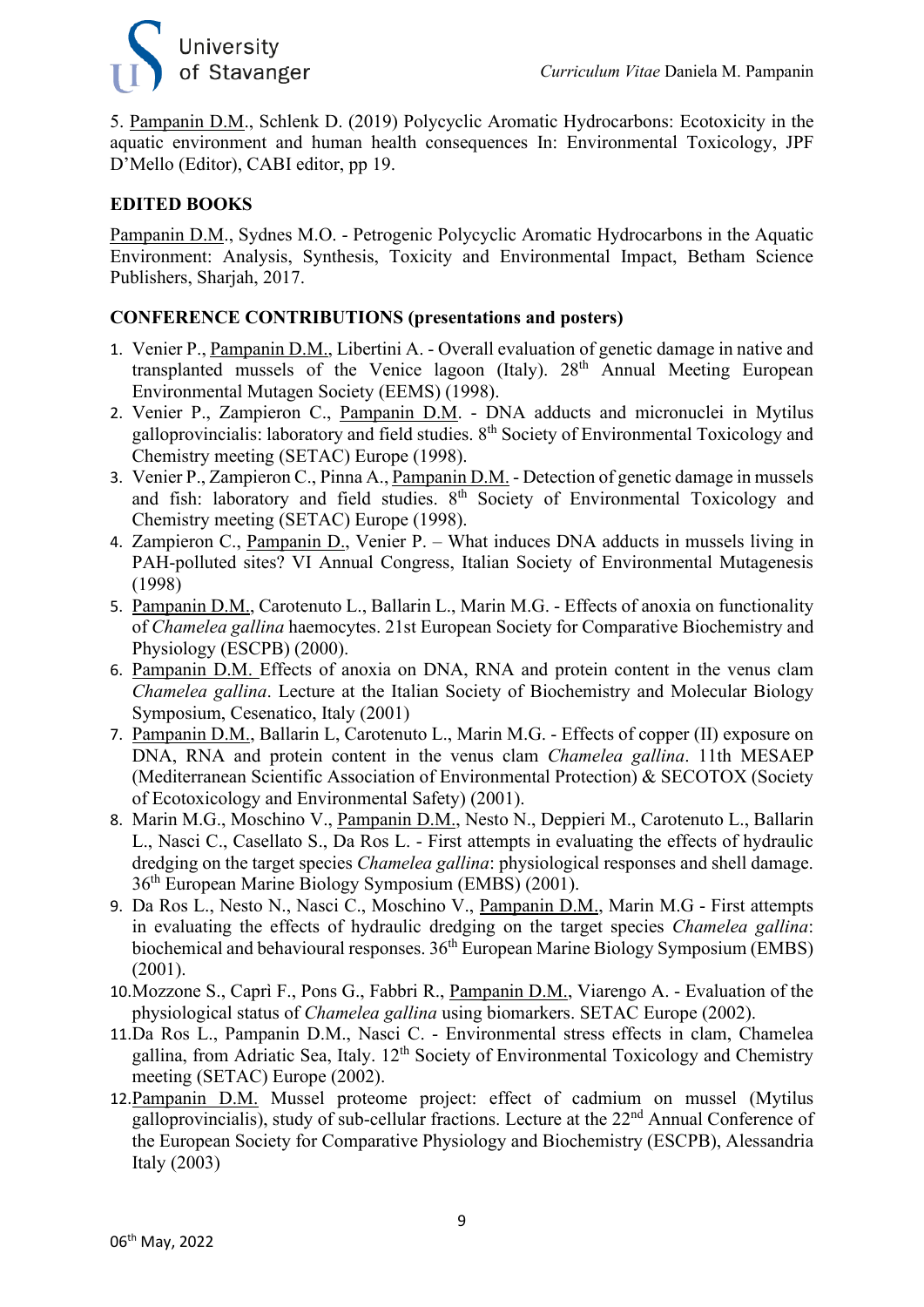

- 13.Pampanin D.M., Marangon I., Volpato E., Cassin D., Campesan G., Da Ros L., Nasci C. Biological and chemical markers in native mussel, *Mytilus galloprovincialis*, as biomonitoring tools of contamination in Venice urban area. 22<sup>nd</sup> European Society for Comparative Biochemistry and Physiology (ESCPB), Alessandria, Italy (2003).
- 14.Camus L., Pampanin D.M., Volpato E., Sanni S., Delaney E., Nasci C. Total oxyradical scavenging capacity responses in Mytilus galloprovincialis trasplanted into the Venice lagoon to measure the biological impact of anthropogenic activities.  $22<sup>nd</sup>$  European Society for Comparative Biochemistry and Physiology (ESCPB), Alessandria, Italy (2003).
- 15.Nasci C., Pampanin D.M., Banni M. Application of Multimarker Pollution Index (MPI): two cases in the Venice Lagoon.  $13<sup>th</sup>$  Society of Environmental Toxicology and Chemistry meeting (SETAC) Europe (2003).
- 16.Pampanin D.M. Proteomic approach for study the effects of cadmium exposure in the mussel (Mytilus galloprovincialis): 2DE-gels, SELDI-TOF and MALDI/ESI-Q/TOF. Lecture at the 12th International Symposium, Pollutant Responses In Marine Organisms (PRIMO), Tampa Florida, USA (May, 2003)
- 17.Pampanin D.M., Marangon I., Volpato E., Da Ros L., Nasci C. Vitellogenin-like protein variation in mussel (*Mytilus galloprovincialis*) collected in the urban area of the Venice Lagoon. 12<sup>th</sup> International Symposium on Pollutant Responses in Marine Organisms PRIMO 12, Tampa, Florida USA (May, 2003).
- 18.Bolognesi C., Pampanin D.M., Perrone E., Roggieri P. Genotoxicity biomarkers in *Mytilus galloprovincialis*: validation studies in the field. 12th International Symposium on Pollutant Responses in Marine Organisms PRIMO 12, Tampa, Florida USA (May, 2003).
- 19.Volpato E., Pampanin D.M., Marangon I., Cassin D., Campesan G., Nasci C. Biological and chemical markers in transplanted mussel, *Mytilus galloprovincialis*, as biomonitoring tools of Venice urban area contamination. 14<sup>th</sup> Society of Environmental Toxicology and Chemistry meeting (SETAC) Europe, Prague, Czech Republic (April, 2004).
- 20.Pampanin D.M., A. Bjornstad, E. Volpato, B.K. Larsen, C. Nasci, O.K. Andersen. Monitoring of mussels from Venice lagoon using a proteomic approach (SELDI-TOF MS). 15<sup>th</sup> Society of Environmental Toxicology and Chemistry meeting, SETAC Europe, Lille, France May 22-26, 2005)
- 21.Pampanin D.M., A. Gomiero, L. Camus, E. Volpato, I. Marangon, G. Pojana, A. Marcomini, C. Nasci. A multi-biomarker approach to evaluate impact on mussel of water discharged from a wastewater treatment plant in the Venice lagoon. 15<sup>th</sup> Society of Environmental Toxicology and Chemistry meeting (SETAC) Europe, Lille, France May 22-26, 2005)
- 22.Gomiero, A. Bjornstad, D.M. Pampanin, B.K. Larsen, R.C. Sundt, O.K. Andersen. Use of proteomics (Seldi-tof) in assessment of endocrine disruption in crustaceans. 15<sup>th</sup> Society of Environmental Toxicology and Chemistry meeting, SETAC Europe, Lille, France May 22- 26, 2005)
- 23.Andersen O.K., A Bj.ørnstad, B.K. Larsen, R.C. Sundt1 I.C. Taban, R.K. Bechmann, T. Monsinjon, T. Knigge, D.M. Pampanin, B.M. Jensse, D. Lowe. Biomarker response and Protein Expression Signatures (PES) in mussels, cod and turbot exposed to PBDE-47, Bisphenol A and DAP. 15<sup>th</sup> Society of Environmental Toxicology and Chemistry meeting, SETAC Europe, Lille, France May 22-26, 2005)
- 24.Larsen B.K., E. Lyng, A. Bjornstad, D.M. Pampanin, O.K. Andersen. Use of proteomics for study of the integrated response to oil and alkylated phenols and nonyl-phenol in cod and turbot. 15<sup>th</sup> Society of Environmental Toxicology and Chemistry meeting, SETAC Europe, Lille, France May 22-26, 2005)
- 25.Andersen O.K., A. Bjornstad, T. Monsinjon, T. Knigge, D.M. Pampanin, B.K. Larsen. The potential of employing protein expression signatures (pes) to identify environmental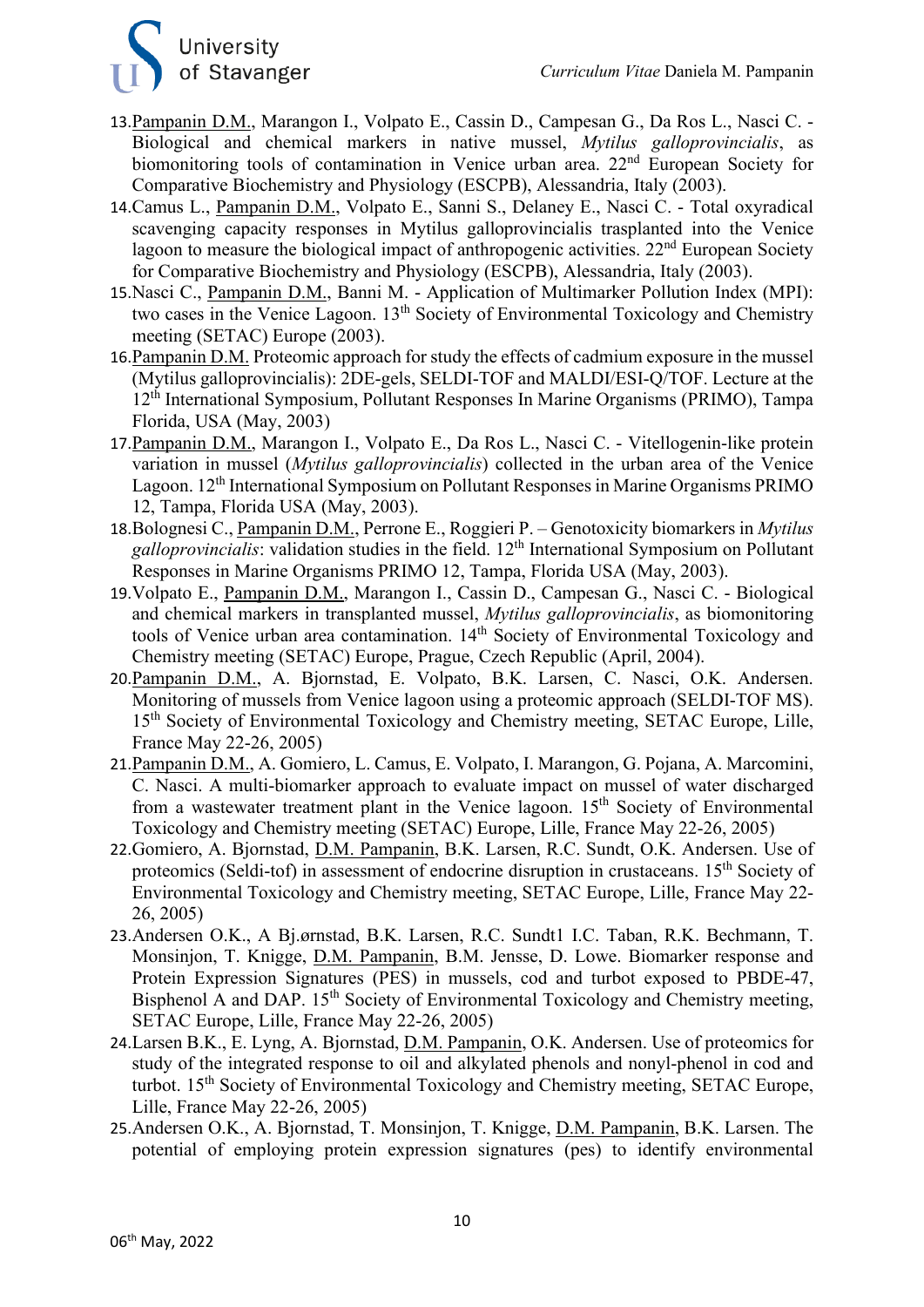

pollution in field populations of blue mussels. 15<sup>th</sup> Society of Environmental Toxicology and Chemistry meeting, SETAC Europe, Lille, France May 22-26, 2005)

- 26.Pampanin D.M., E. Volpato, I. Marangon, A. Gomiero, F. Caprì, A. Viarengo, C. Nasci. Estrogenic effects of 17-α-estradiol and 4-n-nonylphenol in sexsually differentiated male and female mussels (*Mytilus galloprovincialis*). 13th International Symposium on Pollutant Responses in Marine Organisms, PRIMO13, Alessandria, Italy (June 19-23, 2005)
- 27.Pampanin D.M., L. Camus, A. Bjørnstad, O.Ketil Andersen, B. Gulliksen. A proteomic study using the deep sea amphipod *Eurythenes gryllus*. How do copper, mercury and benzo(a) pyrene affect the protein expression signatures?  $13<sup>th</sup>$  International Symposium on Pollutant Responses in Marine Organisms, PRIMO13, Alessandria, Italy (June 19-23, 2005)
- 28.Camatti E., D.M. Pampanin, I. Marangon, E. Volpato, A. Comaschi, G. Socal, C. Nasci. Biomarker responses in the copepod *Acartia tonsa* of the Venice lagoon. 13th International Symposium on Pollutant Responses in Marine Organisms, PRIMO13, Alessandria, Italy (June 19-23, 2005)
- 29.Nasci C., E, Volpato, D.M. Pampanin, C. Castellani, A. Berton, E. Delaney, O.K. Andersen, L. Da Ros. The grass goby, *Zosterisessor ophiocephalus*, in ecological risk assessment of the venice lagoon: toward an integrated ecotoxicological approach.  $13<sup>th</sup>$  International Symposium on Pollutant Responses in Marine Organisms, PRIMO13, Alessandria, Italy (June 19-23, 2005)
- 30.Pampanin D.M. Monitoring of mussels from Venice Lagoon using a proteomic approach (SELDI-TOF MS). SETAC Europe (Society of Environmental Toxicology and Chemistry), Bologna, Italy (June, 2005)
- 31.Pampanin D.M. A multi-biomarker approach to evaluate impact on mussel of water discharged from a wastewater treatment plant in the Venice Lagoon. SETAC Europe (Society of Environmental Toxicology and Chemistry), Bologna, Italy (June, 2005)
- 32.Provan, F., Fontanillas, R., Bjørnstad, A., Pampanin, D.M., Lyng, E., Koppe, W., Andersen, O.K., Bamber, S. Health Status in fish by protein profiling. Aqua-Nor Conference, Trondheim, Norway (August, 2005)
- 33.Bechmann, R.K., Baussant, T., Taban, I.C., Øysæd, K.B., Pampanin, D.M., Lowe, D., Sundt, R., Westerlund, S. Effekter av boreslam på torsk og skjell. NFR PROOF Annual Meeting, Stavanger, Norway (September 27-29, 2005)
- 34.Lyng, E., Larsen, B.K., Bjørnstad, A., Pampanin, D.M., Andersen, O.K. A proteomic (SELDI-TOF MS) approach to ecotoxicological research. SETAC UK (Society of Environmental Toxicology and Chemistry), Newcastle, U.K. (September 5-6, 2005)
- 35.Provan, F., Bjørnstad, A., Pampanin, D.M., Lyng, E., Andersen, O.K., Koppe, V., Bamber, S. Mass Spectrometric protein profiling of mucus and plasma from commercially farmed Atlantic salmon-searching for biomarkers. Norske Havforskeres Forening, Norway (October 28, 2005)
- 36.Aarab N., D.M. Pampanin, A. Nævdal, K.B. Øysæe, T. Baussant, B.K. Larsen. Effect of Artificial sunlight on long-term toxicity of water soluble oil compounds in arctic marine species (NFR - Phototoxicity). The  $7<sup>th</sup>$  International Congress on the Biology of Fish Newfoundland, Canada (July, 2006)
- 37.Pampanin D.M., J. Berge. Occurrence of the blue mussel, *Mytilus edulis*, at Svalbard: study of its reliability as an environmental indicator in the Arctic.  $41<sup>st</sup>$  European Marine Biology Symposium (EMBS), Cork, Ireland September 4-8, 2006)
- 38.Berge J., Schander C., Pampanin D.M., Johnsen G. The past, present and future of the *Mytilus edulis* population on Svalbard. In proceedings from Arctic Frontiers: Balancing human use and ecosystem protection (2007).
- 39.Aarab N., D.M. Pampanin, A. Nævdal, K.B. Øysæd, L. Gastaldi, R.K. Bechmann. Histopathology alterations and histochemistry masurements in mussel, *Mytilus edulis*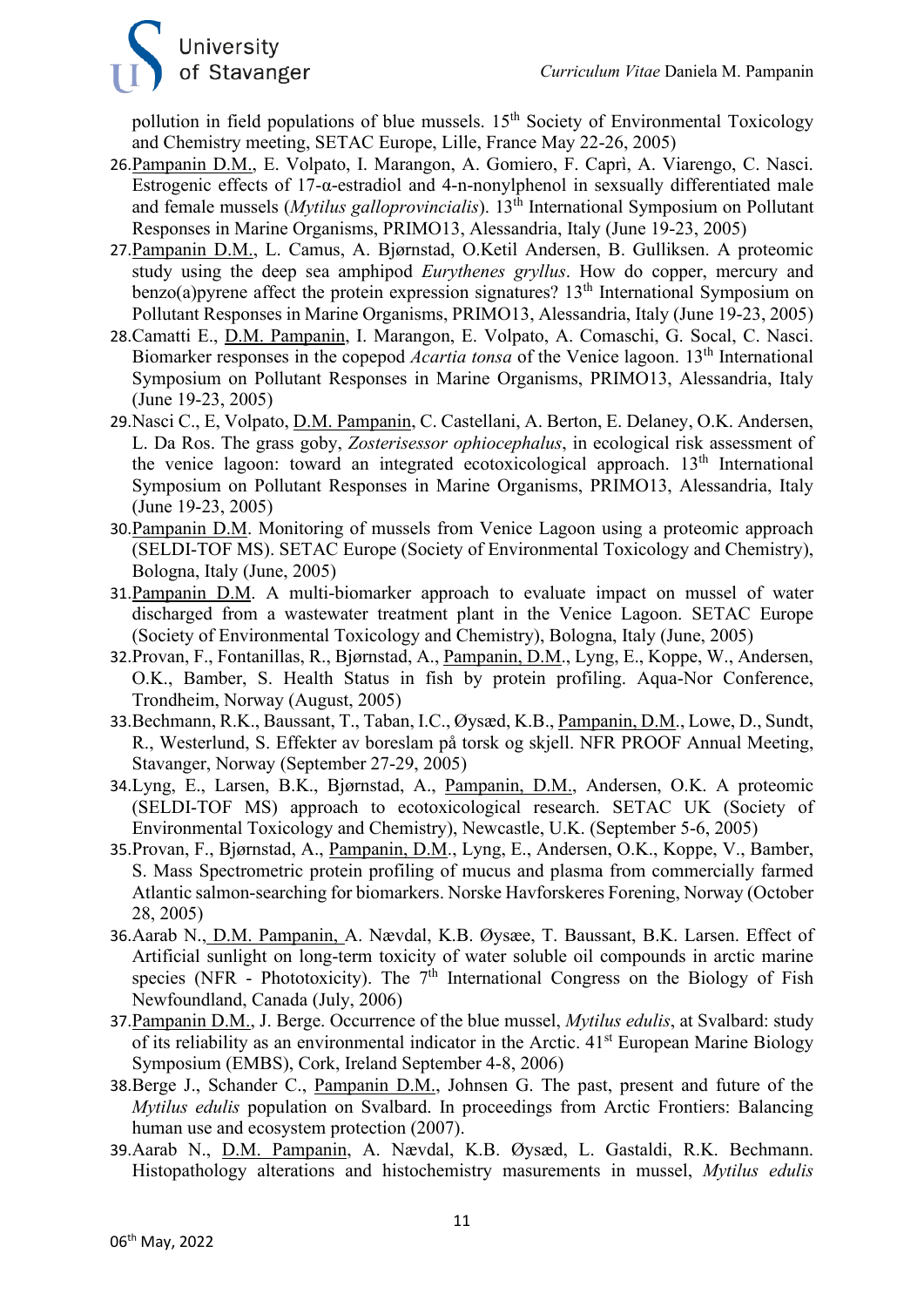

collected at the PAH polluted site in the island of Karmøy (Norway). The 5<sup>th</sup> International Conference on Marine Pollution and Ecotoxicoloy, Hong Kong, (June 3-6, 2007)

- 40.Pampanin D.M., E. Ravagnan, S. Apeland, N. Aarab, B.F. Godal, S. Westerlund, D.Ø. Hjermann, T. Eftestøl, M. Budka, B. Gabrys, A. Viarengo, J. Barsiene. The marine environment I.Q. concept Developing an index of the quality of the marine environment based on biomarkers: Integration of pollutant effects on marine organisms 27<sup>th</sup> ESCPB Congress New European Society for Comparative Physiology and Biochemistry, Alessandria, Italy (September 5-9, 2010)
- 41. Pampanin D.M. NRRT = 90 min and now what? Lecture at the Forum for offshore environmental monitoring, Norwegian Environment Agency, Oslo, Norway (October 30, 2012)
- 42.Provan F., E. Larsen, K.E. Uleberg, K.B. Øysæd, M.O. Sydnes, D.M. Pampanin, L. Jensen. Proteomikk - et verktøy for identifikasjon av diagnostiske markører. Programkonferansen HAVBRUK 2012, Stavanger, Norway (April 16-18, 2012)
- 43.Pampanin D.M., Bjorkblom C., Harman C., Vingen S., Godal B.F., Sundt R.C. Impact of suspended particles on bioavailability of petrogenic PAH in cod (*Gadus morhua*), mussels (*Mytilus edulis*) and passive samplers exposed to produced water 6th World Congress/22nd Annual Meeting of the Society of Environmental Toxicology and Chemistry (SETAC), Berlin, Germany (20-24 May, 2012)
- 44.Pampanin D.M., R.C. Sundt, C. Harman, S. Vingen, B.F. Godal, C. Björkblom. Impact of suspended particles on bioavailability of petrogenic PAH in cod (*Gadus morhua*), mussels  $(Mvtilus)$  and passive samplers exposed to produced water.  $17<sup>th</sup>$  International Symposium on Pollution Responses in Marine Organisms, PRIMO17, Faro, Portugal (May 5-9, 2013)
- 45.Provan F., K.B. Øysæd, M. Espe, E. Holen, J.D. Rasinger, E. Larsen, D. Pampanin, M. Sydnes, J. Seliussen. Bruk av LC-MS/MS for å karakterisere bioactive peptider i Hpro®. Programkonferansen HAVBRUK 2014, Tromsø, Norway (March 31-April 2, 2014)
- 46.Lorentzen M., E. Kamppainen, D.M. Pampanin, K.B. Jørgensen, M.O. Sydnes. Enantioselective total synthesis of trans-1,2-diol metabolites of 3- and 4-ring PAHs.  $20<sup>th</sup>$ International Conference on Organic Synthesis, Budapest, Hungary, (June 29-July 4, 2014)
- 47.Sanni S., D.M. Pampanin, S.P. Goonewardene, C. Hara, S. Jesuthasan, E. Tsigereda Kindaya, C.A. Lovasoa, J.V. Randrianarimanana, D. Mulyarenko, A. Bagi. Ecotoxicity of thermally treated oil based drilling wastes. The 4th International Conference "Industrial and Hazardous Waste Management", Chania, Greece (September 2-5, 2014)
- 48.Sydnes M.O., K. Skogland, C. Marcucci, M. Lorentzen, K.B. Øysæd, K.B. Jørgensen, E. Larsen, A. Bagi, D.M. Pampanin. Indicator for Environmental Impact of Petroleum Activities: The Next Generation of Molecular Markers (iNEXT). 5<sup>th</sup> Norwegian Environmental Toxicology Symposium, Stavanger, Norway (October 22-24, 2014)
- 49.Bagi A., Pampanin D.M., Lanzen A., Torleiv B., Kommedal R. Arctic bacteria are "as good as" temperate counterparts in removing toxic oil components from the marine environment. 5th Norwegian Environmental Toxicology Symposium, Stavanger, Norway (October 22-24, 2014)
- 50.Lorentzen M., E. Kemppainen, D.M. Pampanin, K.B. Jørgensen, M.O. Sydnes. Enantioselective total synthesis of trans-1,2-diol metabolites of 3- and 4-ring PAHs. Organisk Kjemisk Vintermøte (Organic Chemistry Winter Meeting) 2015, Skeikampen, Norway (January 8-11, 2015)
- 51.Skogland K., M.O. Sydnes, E. Larssen, D.M. Pampanin. Detection of PAH-protein adducts in plasma of atlantic cod (*Gadus morhua*) using mass spectrometry. 18<sup>th</sup> International Symposium on Pollution Responses in Marine Organisms, PRIMO 18, Trondheim, Norway (May 24-27, 2015)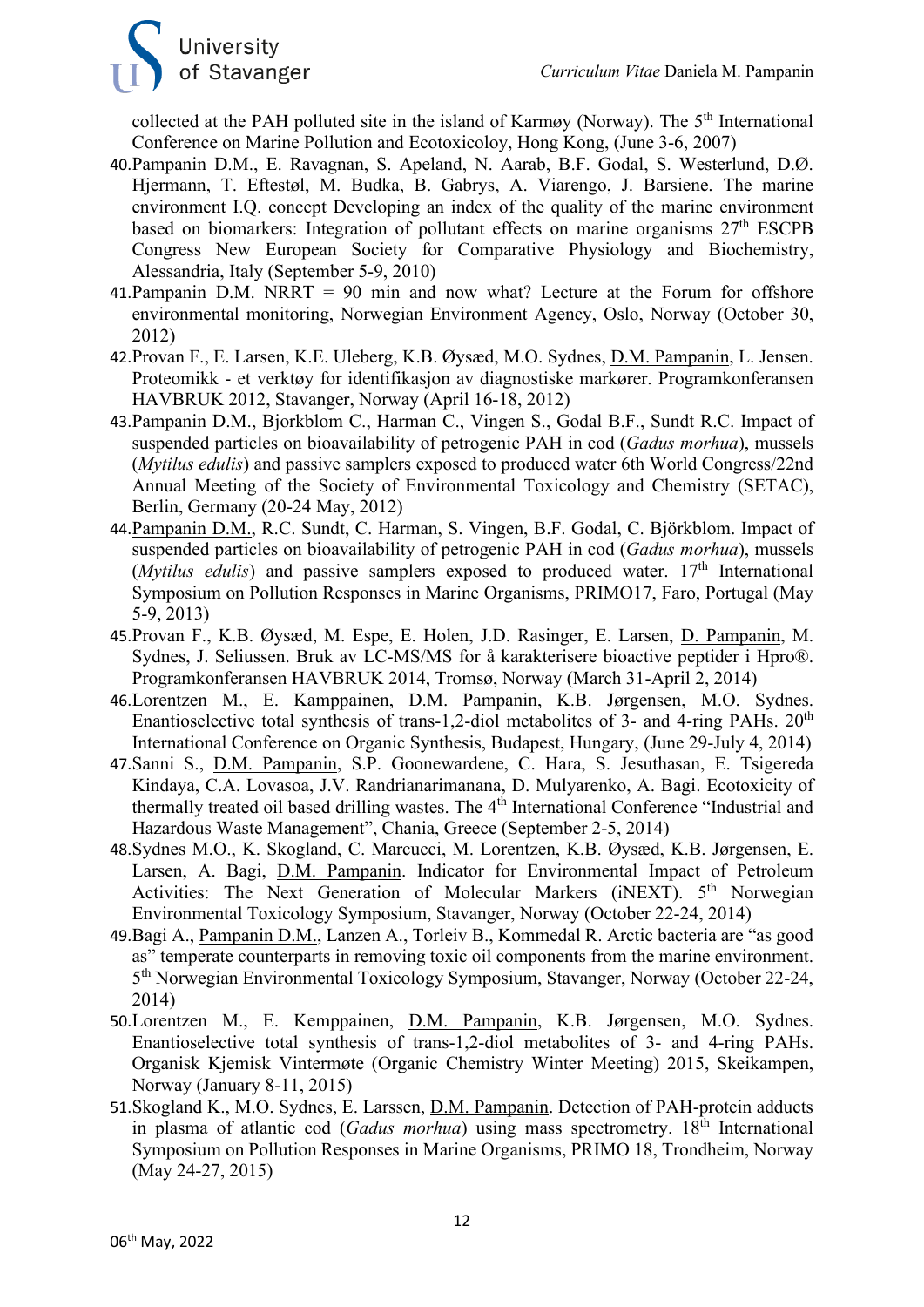

- 52.Brooks SJ, Pampanin DM, Harman C, Dunaevskava E, Sundt RC. The water column monitoring programme 2013: determining the biological effects of two offshore platforms on local fish populations. 18th International Symposium on Pollution Responses in Marine Organisms, PRIMO 18, Trondheim (May 24-27, 2015)
- 53.Bagi A., S. Sanni, D.M. Pampanin, M Berg-Jensen, C. Uhlen. Ecotoxicological tests for drill cutting cleaning technology, a new approach using protozoa.  $5<sup>th</sup>$  International Conference on "Industrial and Hazardous Waste Management", Chania, Crete, Greece (September 27-30)
- 54.Pampanin D.M., M.O. Sydnes, E. Larssen, K. Skogland, K.B. Øysæd. Fish bile proteome as an environmental monitoring tool.  $30<sup>th</sup>$  European Society for Comparative Physiology and Biochemistry (ESCPB), Barcellona, Spain (September 4-7, 2016)
- 55.Pampanin D.M., M.O. Sydnes, E. Larssen, K.B. Øysæd. The use of the fish bile protein content as a tool for monitoring the environmental impact of petroleum activities.  $6<sup>th</sup>$  NETS, Norwegian Environmental Toxicology Symposium, Oslo, Norway (October 25-27, 2016)
- 56.Tairova Z., I. Mayer, J. Lyche, B.E. Grøsvik, D.M. Pampanin, A. Goksøyr, K. Hylland. Investigating how toxicants affect population-relevant endpoints in Atlantic cod (*Gadus morhua*) within the dCod project. NHF, Bergen, Norway (November 14-16, 2016)
- 57.Goksøyr A., O.A. Karlsen, F. Yadetie, M. Eide, K. Dale, S. Øfsthus Goksøyr, L. Aranguren, R. Lille-Langøy, D.J. Dankel, G. Alendal, M. Brun, H.J. Skaug, N. Blaser, S. Fallahi, H. Frøysa, I. Jonassen, E. Hanna, F. Ghavidel, X. Zhang, A. Arukwe, E. Ashan Khan, M. Celander, N. Denslow, B.E. Grøsvik, K. Hylland, Z. Tairova, J.L. Lyche, I. Mayer, M.B. Müller, P. Olsvik*,* D. Pampanin, C. Porte, J. Goldstone, J. Stegeman. dCod 1.0: decoding the systems toxicology of Atlantic cod (*Gadus morhua*). Norwegian Society of Pharmacology and Toxicology, Beitostølen, Norway (January 25-27, 2017)
- 58.Goksøyr A., G. Alendal, L. Aranguren, A. Arukwe, N. Blaser, M. Celander, M. Brun, K. Dale, N. Denslow, M. Eide, S. Fallahi, H. Frøysa, F. Ghavidel, S. Øfsthus Goksøyr, J. Goldstone, B.E. Grøsvik, E. Hanna, K. Hylland, I. Jonassen, O.A. Karlsen, E. Khan, R. Lille-Langøy, J.L. Lyche, I. Mayer, M.B. Müller, D. Pampanin, C. Porte, H.J. Skaug, J. Stegeman, Z. Tairova, F. Yadetie, X. Zhang. dCOD 1.0: Decoding the systems toxicology of atlantic cod (*Gadus morhua*). 19<sup>th</sup> International Symposium on Pollution Responses in Marine Organisms, PRIMO 19, Matsuyama, Japan (June30-July 3, 2017)
- 59.Goksøyr S.Ø., Soderstrom S. Ueland E., Grøsvik B.E., Pampanin D.M., Goksøyr A., Karlsen O.A. Establishing a cell-free method for xenobiotic detection using ligand activated receptors from the Atlantic cod (*Gadus morhua*). 19<sup>th</sup> International Symposium on Pollution Responses in Marine Organisms, PRIMO 19, Matsuyama, Japan (June30-July 3, 2017)
- 60.Meier S., Karlsen Ø., Le Goff J., Sørensen L., Sørhus E., Pampanin D.M., Romano M., Grøsvik B.E. DNA damage in Atlantic haddock exposed to sediment or produce water associated PAHs. 19<sup>th</sup> International Symposium on Pollution Responses in Marine Organisms, PRIMO 19, Matsuyama, Japan (June30-July 3, 2017)
- 61.Sydnes M.O., K. Skogland Enerstvedt, E. Larssen, K.B. Øysæd, D.M. Pampanin. The use of mass spectrometry to track sources of oil contamination. 19<sup>th</sup> International Symposium on Pollution Responses in Marine Organisms, PRIMO 19, Matsuyama, Japan (June30-July 3, 2017)
- 62.Pampanin D.M. The use of mass spectrometry to track sources of oil contamination. Lecture at the International Research School for PhD students- Fish Toxicology *in silico*, at the Sven Lovén Center, Kristineberg, Fiskebäckskil, Sweden (August 16, 2017)
- 63.Pampanin D.M. The Water Column Monitoring 2017. Lecture at the Forum for offshore environmental monitoring, Norwegian Environment Agency, Oslo, Norway (October 26, 2017)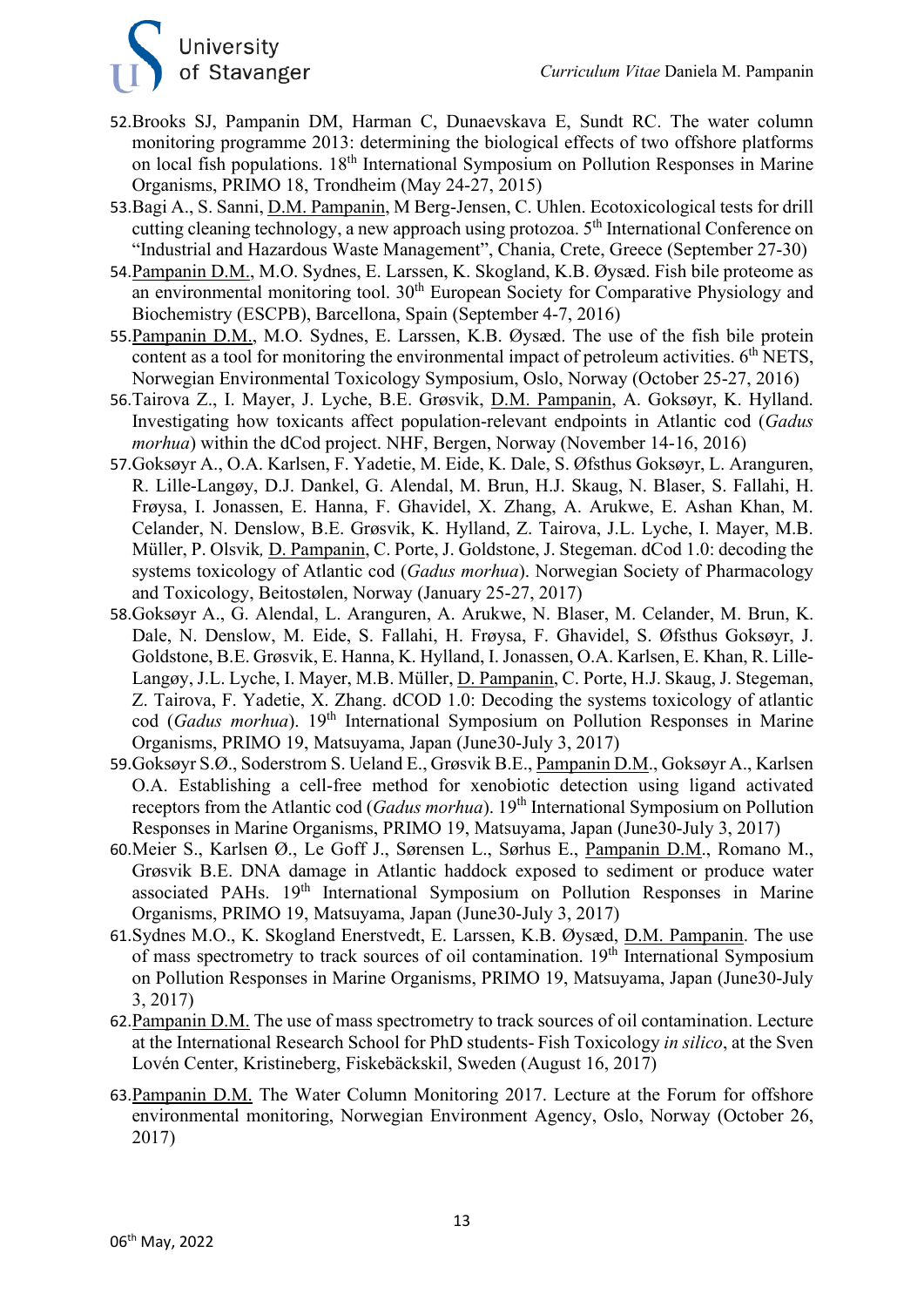

- 64.Pampanin D.M., A. Bagi, E. Sannes-Riiser, B. Star, T.H.A. Haverkamp, M.O. Sydnes, H.S. Molland. Gastrointestinal microbial community changes in Atlantic cod (*Gadus morhua*) exposed to crude oil.  $1<sup>st</sup>$  International Conference on Microbial Ecotoxicology, EcotoxicoMic, Lyon, France (21-24 November, 2017)
- 65.Goksøyr S.Ø., Grøsvik B.E., Pampanin D.M., Goksøyr A., Karlsen O.A. Establishing a cellfree method for xenobitotic detection using ligand activated receptors from the Atlantic cod, *Gadu morhua*. NSFT – Norwegian meeting for Farmacology and Toxicology, Oslo, Norway (January 25-28, 2018)
- 66.Pampanin D.M., S.J. Brooks, S. Sanni, E. Lyng, B.E. Grøsvik, R.C. Sundt. The environmental monitoring of operational discharges of oil and gas activity in the North Sea: linking field monitoring to risk assessment. Gulf of Mexico Oil Spill & Ecosystem Science Conference (GoMoses) 2018, New Orleans, USA (February 5-8, 2018)
- 67.Goksøyr S.Ø., Soderstrom S., Ueland E., Grøsvik B.E., Pampanin D.M., Goksøyr A., Karlsen O.A. Establishing a cell-free method for xenobiotic detection using ligand activated receptors from the Atlantic cod (*Gadus morhua*). 7<sup>th</sup> Norwegian Toxicology Symposium (NETS), Longyearbyen, Svalbard, Norway (March 14-16, 2018)
- 68.Pampanin D.M., S.J. Brooks, B.E. Grøsvik, E. Lyng, R.C. Sundt. The Water Column Monitoring Program in Norway: when regulation and science meet. 29<sup>th</sup> SETAC (Society of Environmental Toxicology and Chemistry) Europe, Rome (May 13-17, 2018)
- 69.Sanni S., Lyng E., Pampanin D.M. Experience with the use of biomarkers as risk indicators in environmental risk assessment of oil based discharges. 29<sup>th</sup> SETAC (Society of Environmental Toxicology and Chemistry) Europe, Rome (May 13-17, 2018)
- 70.Goksøyr A., G. Alendal, L. Aranguren-Abadía, A. Arukwe, N. Blaser, M. Brun, M. Celander, K. Dale, D.J. Dankel, N. Denslow, M. Eide, S. Fallahi, H. Frøysa, F. Ghavidel, S. Øfsthus Goksøyr, J. Goldstone, B.E. Grøsvik, E.M. Hanna, K. Hylland, I. Jonassen, E. Khan, R. Kleppe, R. Lille-Langøy, J.L. Lyche, I. Mayer, M.B. Müller, P.A. Olsvik, D. Pampanin, C. Porte, H.J. Skaug, J. Stegeman, Z. Tairova, F. Yadetie, X. Zhang, O.A. Karlsen. dCOD 1.0: Decoding the systems toxicology of atlantic cod (*Gadus morhua*). Association for the Science of Limnology and Oceanography, ASLO, Victoria, Canada (June 10-15, 2018)
- 71.Pampanin D.M. Environmental monitoring of operational discharges of oil and gas activity in the North Sea. Lecture at FURB Regional University of Blumenau, Blumenau, Brazil (June 26, 2018)
- 72.Pampanin D.M. The Water Column Monitoring 2017. Lecture at the Forum for offshore environmental monitoring, Norwegian Environment Agency, Oslo, Norway (October 17, 2018)
- 73.Pampanin D.M. The use of mass spectrometry to track sources of oil (PAHs) contamination in the marine environment. Lecture at SETAC (Society of Environmental Toxicology and Chemistry) North America, Sacramento, USA (November 2018)
- 74.Pampanin D.M., Sanni S., Brooks S., Grøsvik B.E., Lyng E. From individuals to ecosystem: the use of biomarkers as risk indicators for operational discharges of oil and gas activity in the North Sea. Gulf of Mexico Oil Spill & Ecosystem Science Conference (GoMoses) 2018, New Orleans, USA (February 4-7, 2019)
- 75.Abdi S., J.A. Park, J. Nikolaisen, D.M. Pampanin. Assessment of oil contaminated sediment toxicity using in vitro bioassay based on fish cell lines. 20<sup>th</sup> International Symposium on Pollution Responses in Marine Organisms, PRIMO 20, Charleston, USA (May 19-22, 2019)
- 76.Espeland C.I., N. Martins Feitosa, B. Rodrigues, R. Nunes da Fonseca. D.M. Pampanin. Developmental toxicities of PAHs in the Brazilian Silverside (*Atherinella brasiliensis*) 20<sup>th</sup> International Symposium on Pollution Responses in Marine Organisms, PRIMO 20, Charleston, USA (May 19-22, 2019)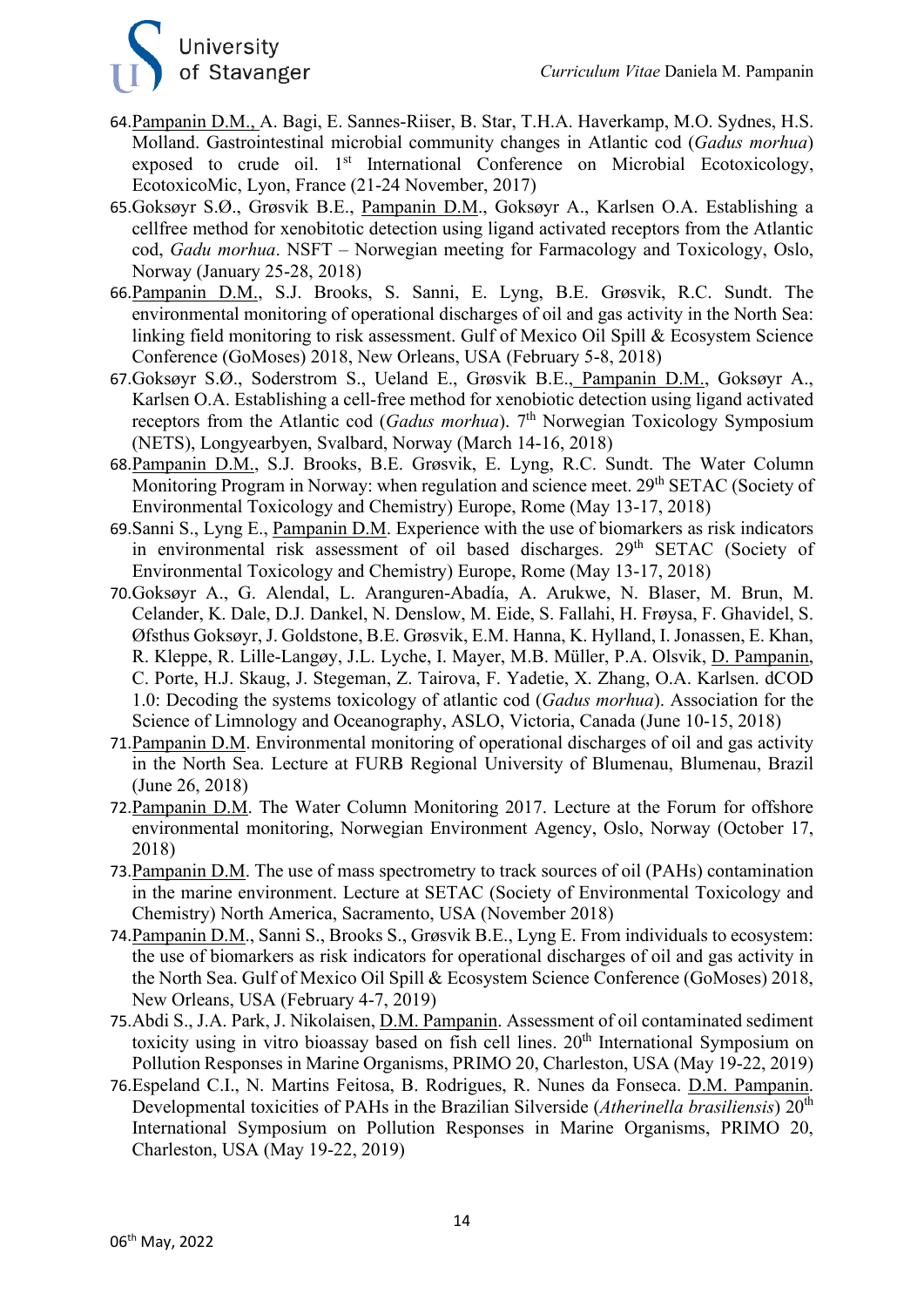

- 77.Goksøyr A., G. Alendal, L. Aranguren-Abadía, A. Arukwe, N. Blaser, M. Brun, M. Celander, K. Dale, D.J. Dankel, N. Denslow, M. Eide, S. Fallahi, H. Frøysa, F. Ghavidel, S. Øfsthus Goksøyr, J. Goldstone, B.E. Grøsvik, E.M. Hanna, K. Hylland, I. Jonassen, E. Khan, R. Kleppe, R. Lille-Langøy, J. Ludvig Lyche, I. Mayer, M. Bjørge Müller, P.A. Olsvik, D. Pampanin, C. Porte, H.J. Skaug, J. Stegeman, Z. Tairova, F. Yadetie, X. Zhang, O.A. Karlsen. dCod 1.0: decoding the systems toxicology of Atlantic cod (*Gadus morhua*) – highlights so far. 20<sup>th</sup> International Symposium on Pollution Responses in Marine Organisms, PRIMO 20, Charleston, USA (May 19-22, 2019)
- 78.Dale K., Muller M.H.B, Tairova Z., Pampanin D.M., Haar A., Yadetie F., Balser N., Khan E.A., Lille-Lnagøy R., Arukwe A., Lyche J.L., Karlsen O.A., Goksøyr A. Biological responses of Atlantic cod (*Gadus morhua*) exposed to polycyclic aromatic hydrocarbons and perfluoroalkyl substances, 20<sup>th</sup> International Symposium on Pollution Responses in Marine Organisms, PRIMO 20, Charleston, USA (May 19-22, 2019)
- 79.Pampanin D.M. Fish under stress Oil and produced water contamination. Lecture at the Fish under stress - Systems biology and mathematical modelling, Research school and workshop, Runde Environment Centre, Sunnmøre (June 24-28, 2019)
- 80.Dale K., Muller M.H.B., Tairova A., Pampanin D.M., Haar A., Lille-Langøy R., Blaser N., Lyche J.L., Karlsen O.A., Goksøyr A. Biological responses of Atlantic cod (*Gadus morhua*) exposed to polycyclic aromatic hydrocarbons (PAHs) and perfluoroalkyl substances (PFASs). Digital Life workshop – Fish under stress – Systems biology and mathematical modelling, Runde, Norway (June 24-28, 2019)
- 81.Espeland C.I.R., Pampanin D.M., Sydnes M.O., Retrik L. Review: marine sewage outfalls in Cape Town, South Africa. Digital Life workshop – Fish under stress – Systems biology and mathematical modelling, Runde, Norway (June 24-28, 2019)
- 82.Greer J., S. Dasgupta, D. Pampanin, D. Voltz, D. Schlenk. Overabundance of microRNA 133b Induces Oil-Like Cardiotoxicity in Developing Zebrafish (*Danio rerio*) Embryos. IUTOX 15th International Congress of Toxicology, Honolulu, Hawaii, USA (July 15-18, 2019)
- 83.Goksøyr A., Alendal G., Aranguren-Abadia L., Arukwe A., Blaser N., Brun M., Celander M., Dale K., Eide M., Fallahi S., Goksøyr S.Ø., Hanna E.M., Goldstone J.V., Grøsvik B.E., Hylland K., Jonassen I., Khan E.A, Lille-Langøy R., Lyche J.L., Muller M.H.B., Olsvik P., Pampanin D.M., Porte C., Skaug H.J., Stegman J.J., Tairova Z., Yadetie F., Zhang X., Karlsen O.A. dCOD 1.0: Decoding the system toxicology of Atlantic cod (*Gadus morhua*) – highlights so far. Digital Life Conference, Tromsø, Norway (September 5-6, 2019)
- 84.Pampanin D.M. The Water Column Monitoring 2017 results. Lecture at the Forum for offshore environmental monitoring, Norwegian Environment Agency, Oslo, Norway (October 21-22, 2019
- 85.Dearnley, J., Palace, V., Bulloch, P., Timlick, L., Pampanin, D., Peters, L., Tomy, G. Assessing the efficacy of minimally invasive remediation techniques for oil spills on freshwater shorelines using bile metabolites in fish.  $40^{th}$  SETAC (Society of Environmental Toxicology and Chemistry) North America, Toronto, Canada (November 3-7, 2019).
- 86.Monticelli G., Sehgal I., Bagi A., Pampanin D.M. Fish gut microbiome changes as biological responses after an oil exposure. Ocean Science Meeting, Sand Diego, California, USA (February 16-21, 2020)
- 87.Espeland C.I., Monticelli G., Bøe S., Vastveit J., Obradovic M., Irfan M., Brustugun M., Lyng E., Rautenbach C., Schlenk D., Petrik L., Sydnes M.O., Pampanin D.M. Occurrences and biological effects of emerging and legacy contaminants in the marine recipient of a wastewater discharge – the SANOCEAN project. Ocean Science Meeting, Sand Diego, California, USA (February 16-21, 2020)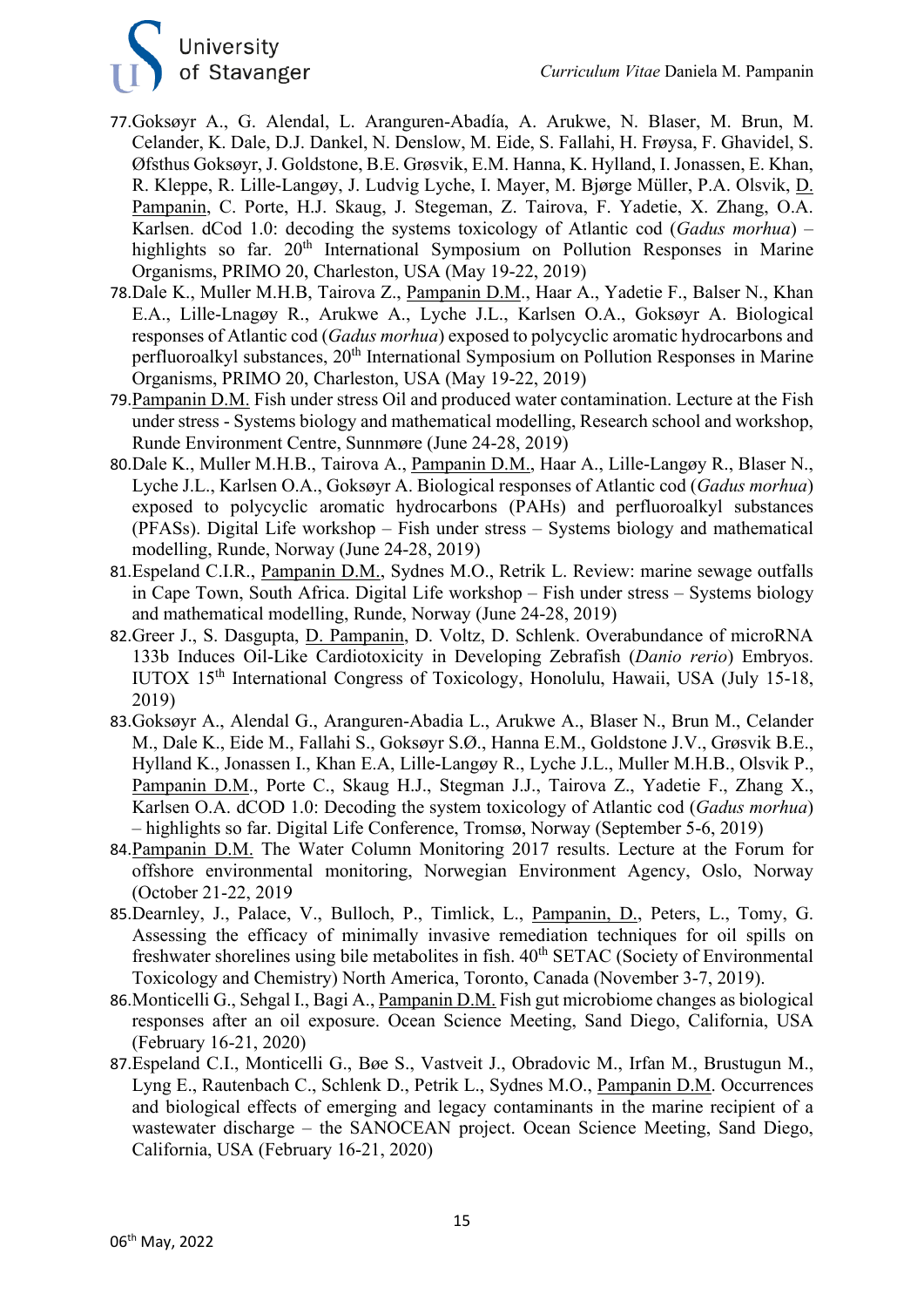# University<br>of Stavanger

- 88.Bøe S., Espeland C.I., Petrik L., Schlenk D., Sydnes M.O., Pampanin D.M. Quantification of pharmaceuticals and personal care products in sediment, seawater, and biota collected around a wastewater discharge point in Norway. 30<sup>th</sup> SETAC (Society of Environmental Toxicology and Chemistry) Europe, Dublin, Ireland (3-7 May, 2020)
- 89.Monticelli G., Bagi A., Vieweg I., Nahrgang J., Schlenk D., Pampanin D.M. Connecting gut microbiome changes and fish metabolism in oil exposure studies.  $30<sup>th</sup> SETAC$  (Society of Environmental Toxicology and Chemistry) Europe, Dublin, Ireland (3-7 May, 2020)
- 90.Espeland C.I., Bøe S., Obradovic M., Irfan M., Lyng E., Rautenbach C., Schlenk D., Petrik L., Sydnes M.O., Pampanin D.M. Occurrences and biological effects of emerging and legacy contaminants around a marine sewage outfall.  $30<sup>th</sup> SETAC$  (Society of Environmental Toxicology and Chemistry) Europe, Dublin, Ireland (3-7 May, 2020)
- 91. Dearnley J.M., Palace V., Bulloch P., Timlick L., Pampanin D.M., Peters L.E., Hanson M.L., Tomy G.T. Assessing the efficacy of minimally invasive remediation techniques for oil spills on freshwater shorelines using bile metabolites in fish. 103rd Canadian Chemistry Conference and Exhibition (CCCE 2020), Winnipeg, Manitoba, Canada (May 24–28, 2020)
- 92.Sydnes M.O., Pampanin D.M. Sources tracking of oil contamination by mass spectrometry. The Norwegian Environmental Chemistry Symposium (NECS), Loen, Norway (September 14-16, 2020)
- 93.Monticelli G., Collins M., Seghal I., Magnuson J., Bagi A., Schlenk D., Pampanin D.M. Connecting microbiome changes and fish metabolism in guts of organisms exposed to oil. 8th Norwegian Toxicology Symposium (NETS), Digital (November 4-5, 2020)
- 94.Larsen U., Pampanin D.M., Sone I., Noriega-Fernandez. Rethinking Food Waste as Next-Generation Bioactive Peptides. 34<sup>th</sup> International European Federation of Food Science and Technology (EFFoST), Tel Aviv, Israel (November 10-12, 2020)
- 95.Baka K., Sone I., Monticelli G., Pampanin D.M., Rode T.M., Prabhu L., Sivertsvik M., Noriega-Fernández E. Next-generation bioactive peptides: Bringing food waste to the forefront of technological innovation. 35th International European Federation of Food Science and Technology (EFFoST), Lausanne, Switzerland (November 1-4, 2021)
- 96.Arild Ø., Ford E., Pampanin D.M., Lohne H.P. Leakage of plugged and abandoned wells does it matter? PACE (Plugging & Abandoment Collaborative Environment), Environment implication of P&A operations, Huston (October 19-20, 2021)
- 97.Baka K., Sone I., Monticelli G., Pampanin D.M., Rode T.M., Prabhu L., Sivertsvik M., Noriega Fernandez E. Next-generation bioactive peptides: Bringing food waste to the forefront of technological innovation. 35th International European Federation of Food Science and Technology (EFFoST) (November 1-4, 2021)
- 98.Tanabe P., Pampanin D.M., Jørgensen K., Schlenk D. Differences in the metabolism of 2 and 6-hydroxychrysene in embryonic Japanese medaka. 42nd SETAC (Society of Environmental Toxicology and Chemistry) North America, Portland, Oregon (November 14-18, 2021)
- 99.Tanabe P., Pampanin D.M., Jørgensen K., Schlenk D. Isomeric metabolism and toxicity of hydroxychrysenes in embryos of Japanese medaka (*Oryzias latipes*). Society of Toxicology (SOT) 61st Annual Meeting and ToxExpo, San Diego, California (March 27-31, 2022).
- 100. Monticelli G., Peggs D., Bisesi J.H, Magnuson J.T., Schlenk D., Pampanin D.M. Florfenicol in salmon diet: microbiome and fish gut changes. 21<sup>st</sup> International Symposium on Pollution Responses in Marine Organisms, PRIMO 21, Gothenburg, Sweden (May 22- 25, 2022).
- 101. Magnuson J., Havranek I., Longenecker-Wright Z., Monticelli G., Brekken H.K., Kallenborn R., Schlenk D., Sydnes M.O., Pampanin D.M. Contaminants of emerging concern in environmental samples near a wastewater treatment discharge site in Norway: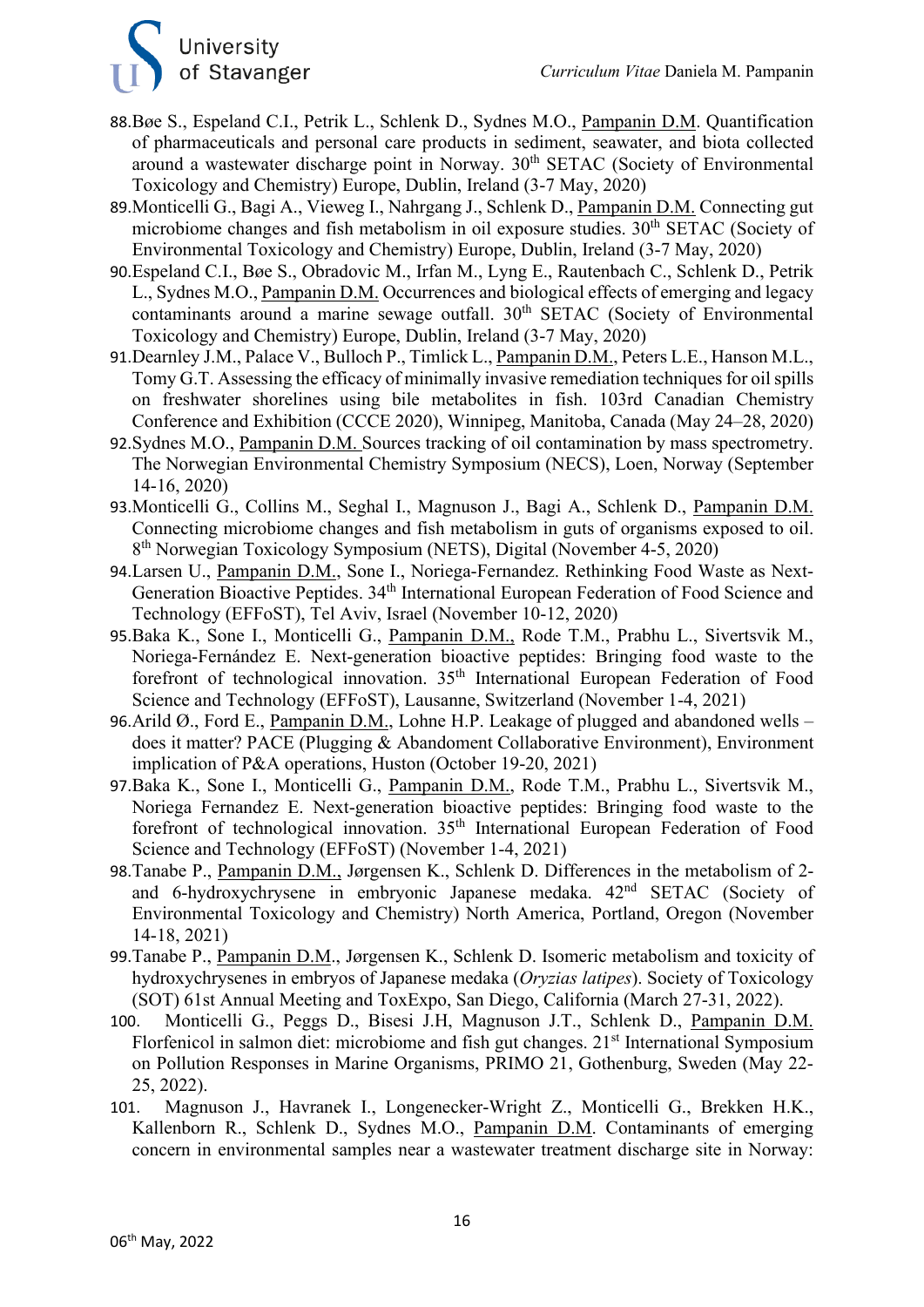

Detection, accumulation, and toxicity to biota. 21<sup>st</sup> International Symposium on Pollution Responses in Marine Organisms, PRIMO 21, Gothenburg, Sweden (May 22-25, 2022).

- 102. Tanabe P., Jørgensen K.B, Pampanin D.M., Schlenk D. Isomeric metabolism and toxicity of hydroxychrysenes in embryos of Japanese medaka (*Oryzias latipes*). 21st International Symposium on Pollution Responses in Marine Organisms, PRIMO 21, Gothenburg, Sweden (May 22-25, 2022).
- 103. Goksøyr A., Eide M., Brun N., Yadetie F., Zhang X., Hylland K., Muller M.H, Lyche J.L., Brun M., Porte C., Gilabert A., Pampanin D.M., Monticelli G., Karlsen O.A. Complex mixture and omics responses in Atlantic cod: a time- and dose-response study. 21<sup>st</sup> International Symposium on Pollution Responses in Marine Organisms, PRIMO 21, Gothenburg, Sweden (May 22-25, 2022).
- 104. Monticelli G., Magnuson J.T., Schlenk D., Bagi A., Pampanin D.M. Connecting gut microbiome changes and fish metabolism in oil exposure studies. 32nd SETAC (Society of Environmental Toxicology and Chemistry) Europe, Copenhagen, Denmark (May 15-19, 2022)
- 105. Magnuson J., Longenecker-Wright Z., Monticelli G., Schlenk D., Sydnes M.O., Pampanin D.M Uptake and accumulation of amitriptyline in a polychaete, *Nereis virens*, exposed to field-collected sediment near a wastewater treatment discharge site in Norway 32<sup>nd</sup> SETAC (Society of Environmental Toxicology and Chemistry) Europe, Copenhagen, Denmark (May 15-19, 2022)

#### **PEER-REVIEWD REPORTS FOR THE NORWEGIAN ENVIRONMENTAL AGENCY**

1. Sundt R., Ruus A., Grung M. Pampanin D.M., Barsiene J., Skrphedinsdottir H. (2007) Water Column Monitoring 2006, pp. 236.

2. Brooks S., Pampanin D.M., Harman C., Aarab N., Sundt R. (2011) Water Column Monitoring 2011, Gulfaks C platform, pp. 64.

3. Sundt R., Brooks S., Grøsvik B.E., Pampanin D.M., Farmen E., Harman C., Meier S. (2012) Water column monitoring of offshore produced water discharges. Compilation of previous experience and suggestions for future survey design, International Research Institute of Stavanger Report 2012, pp 126.

4. Pampanin D.M., Le Goff J., Grøsvik B.E. DNA adducts in haddock and cod exposed to produced water (WCM2011 – laboratory exposure). International Research Institute of Stavanger Report 2013, pp 166.

5. Brooks S., Pampanin D.M., Harman C., Dunaevskava E. (2013) The Water Column Monitoring Programme 2013: Determining the biological effects of two offshore platforms on local fish populations, NIVA Report 6595, pp 61.

6. Pampanin D.M., Brooks S., Børseth J.F., Harman C., Gomiero A., Farmen E., Aarab N., Nerland I.L., Westerlund S., Grung M., Lucas C., Strålberg E. (2013) Water Column Monitoring 2012 Troll C platform, pp 95.

7. Brooks S., Pampanin D.M., Harman C., Grung M. (2015) Water Column Monitoring 2014: Determining the biological effects of an offshore platform on local fish populations, NIVA Report 6735, pp 79.

8. Thomas K.V., Langford K., Reid M., Vogelsang C., Øxnevad S., Bæk K., Fjeld E., Brooks S., Pampanin D.M., Nikiforov V., Schlabach M. (2016) Screening Programme 2015: Pharmaceuticals and hormones, NIVA Report 7076, pp 45.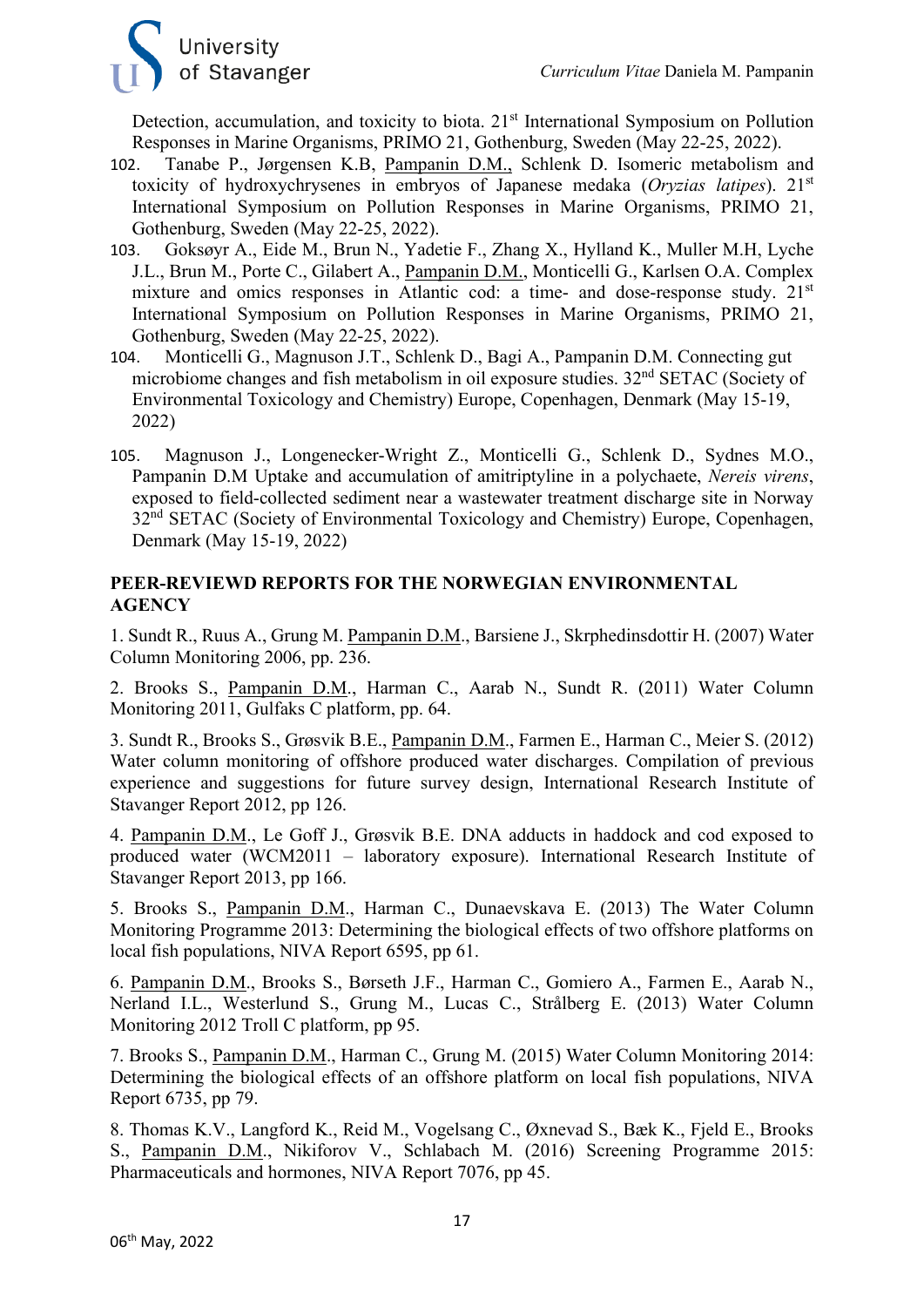

9. Meier S., Karlsen Ø. Le Goff J., Sørense L., Edvardsen R., Jentoft S., Skogland k., Fjelldal P.G., Pampanin D.M., Dunaevskaya E., Romano M., Myers M., Grøsvik B.E. DNA damage and health effects in juvenile haddock exposed to sediment or produced water associated PAHs. Institute of Marine Research Report n. 3 – 2017, pp 81.

10. Pampanin DM, Brooks S, Grøsvik BE, Sanni S 2019. Water Column Monitoring 2017. Environmental monitoring of petroleum activities on the Norwegian continental shelf 2017. NORCE-Environment REPORT 007 – 2019, pp 92.

#### **Experiences from major research communication, dissemination, and outreach**

#### Newspaper articles (chronicles)

1. Sydnes MO, Provan F, Pampanin DM – "Spis opp fisken din!" (Eat up your fish!). Dagens Næringsliv (2012), lørdag 12. May, pp 31.

2. Sydnes MO, Pampanin DM – "Kan spore oljesøl" (Can trace oil spills). Dagens Næringsliv (2015), fredag 16. Januar, pp 29.

3. Pampanin DM, Sydnes MO – "Fant kokain I ferskvannsreker. Dagens Næringsliv (2019), lørdag 22. June, pp 75.

4. Egeland M, Pampanin DM, Sydnes MO – "Legemidler havner i havet og tilbake på middagsbordet" (Pharmaceuticals end up in the ocean and back on our dinner table) forskning.no (2022), Saturday, January 8 [https://forskersonen.no/biologi-hav-og-fiske](https://forskersonen.no/biologi-hav-og-fiske-kjemi/legemidler-havneri-havet-og-tilbake-pa-middagsbordet/1962375)[kjemi/legemidler-havneri-havet-og-tilbake-pa-middagsbordet/1962375](https://forskersonen.no/biologi-hav-og-fiske-kjemi/legemidler-havneri-havet-og-tilbake-pa-middagsbordet/1962375)

#### Outreach

- 1. Pampanin DM. Invited speaker at Moby litter, one year later. June 21<sup>st</sup> Ancona Italy. From us to the sea: the journey of pharmaceutical compounds in / the environment (Da noi al mare: il viaggio dei composti farmaceutici ne/l'ambiente) <https://www.youtube.com/watch?v=S-sOqTYDBJk>
- 2. Becker-Aakervik, N.; Petrik, L.; Pampanin, D. M.; Egeland, M.; Marx, C.; Solomon, N.; Sydnes, M. O. From Toilet to Sea: Research collaboration to ensure safe water. Debate at the Science Forum South Africa, December 2, 2021 <https://videoportal.rcn.no/#/videos/65a5ac33-a8b0-4bef-92eb-c8eae0ddf8c7>

#### **APPOINTMENTS**

- 2020/present EU coordinator for the Faculty of Science and Technology, University of Stavanger
- 2020/present. Leader of the Biochemistry Group at Faculty of Science and Technology, University of Stavanger
- 2020/present. Member of the Ocean Technology Innovation Cluster Stavanger (OTICS)
- 2019/present. Member of the admission committee for the MSc in Biological Chemistry (University of Stavanger)
- 2018/present Organizer of the Summer School for Master students in Biodiversity, held at the Federal University of Rio de Janeiro (UFRJ), Macae, Brazil
- 2015/present Member of the Working Group on Biological Effects of Contaminants (WGBEC) of ICES (International Council for the Exploration of the Sea)